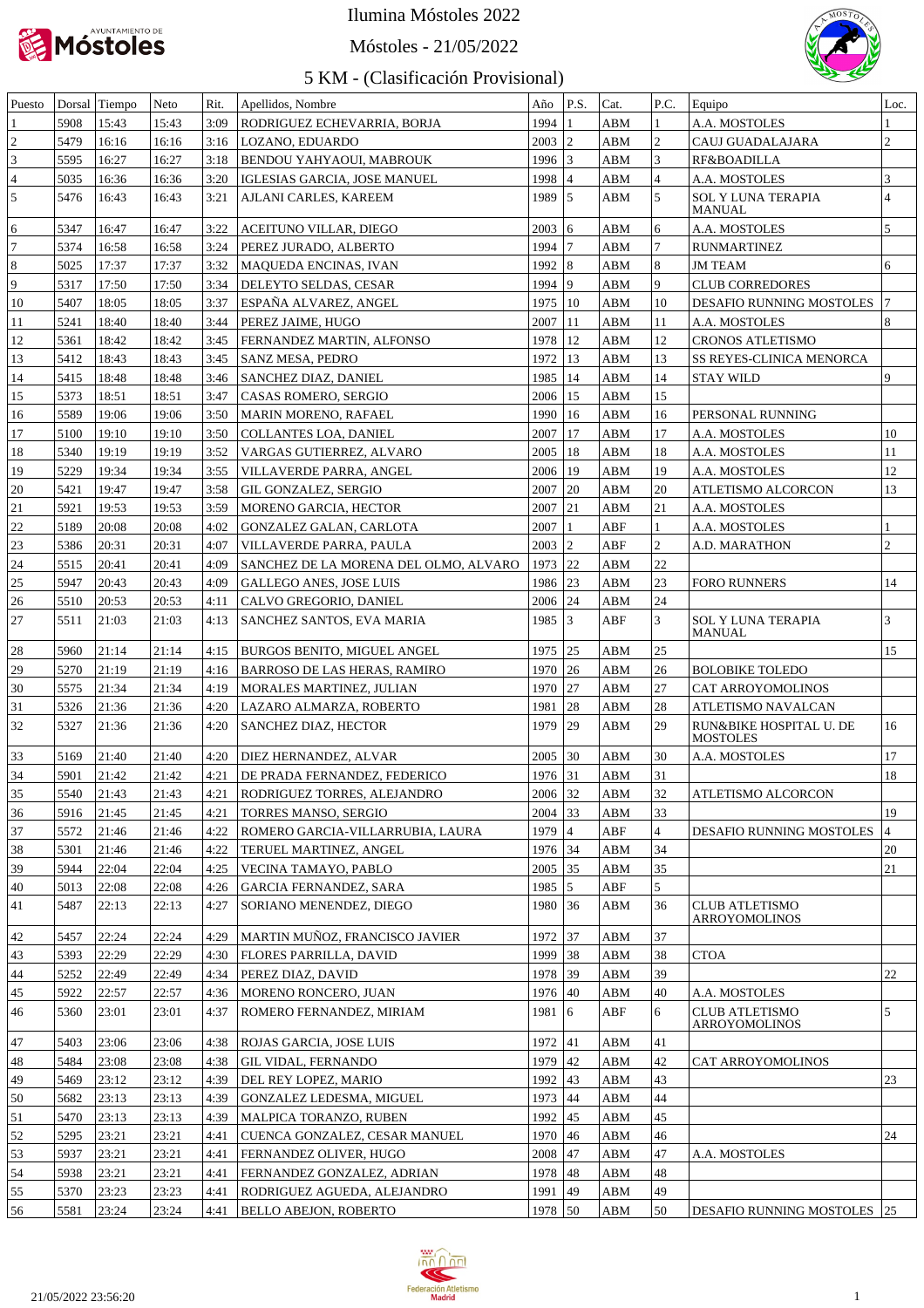

#### Móstoles - 21/05/2022



| Puesto |      | Dorsal Tiempo | Neto  | Rit. | Apellidos, Nombre                  | Año         | P.S. | Cat.                    | P.C.           | Equipo                   | Loc.           |
|--------|------|---------------|-------|------|------------------------------------|-------------|------|-------------------------|----------------|--------------------------|----------------|
| 57     | 5507 | 23:28         | 23:28 | 4:42 | ORTEGA VALENCIA, DANIEL            | 1996 51     |      | ABM                     | 51             |                          |                |
| 58     | 5590 | 23:29         | 23:29 | 4:42 | PAJARON GONZALEZ, PAULA            | 1999 7      |      | ABF                     | $\overline{7}$ | A.A.MORATALAZ            |                |
| 59     | 5328 | 23:33         | 23:33 | 4:43 | DURAN CANO, TOMAS                  | 1967 52     |      | ABM                     | 52             | <b>FORO RUNNERS</b>      | 26             |
| 60     | 5591 | 23:33         | 23:33 | 4:43 | <b>BAHSTOUTOU BANI, AMINE</b>      | 1986 53     |      | ABM                     | 53             | <b>FORO RUNNERS</b>      | 27             |
| 61     | 5305 | 23:36         | 23:36 | 4:44 | ALMENA FONTEBOA, JOSE MANUEL       | 1968 54     |      | ABM                     | 54             |                          |                |
| 62     | 5306 | 23:43         | 23:43 | 4:45 | RODRIGUEZ HERNANDEZ, DANIELA       | $2011$ 8    |      | ABF                     | 8              | A.A. MOSTOLES            | 6              |
| 63     | 5209 | 23:43         | 23:43 | 4:45 | RAMIREZ AGUAS, DIDIER FERNANDO     | 1985   55   |      | ABM                     | 55             |                          |                |
|        |      | 23:48         |       |      |                                    |             |      |                         | 56             |                          | 28             |
| 64     | 5681 |               | 23:48 | 4:46 | VALVERDE SANCHEZ, ANGEL LUIS       | 1977 56     |      | ABM                     |                |                          |                |
| 65     | 5585 | 23:57         | 23:57 | 4:48 | SUAREZ MARQUEZ, JOAQUIN            | 1986 57     |      | ABM                     | 57             |                          |                |
| 66     | 5420 | 23:59         | 23:59 | 4:48 | <b>GONZALEZ GARRUDO, MERCEDES</b>  | 1974   9    |      | ABF                     | $\overline{9}$ |                          |                |
| 67     | 5367 | 23:59         | 23:59 | 4:48 | FERNANDEZ PALENCIA, ANTONIO        | $2012$ 58   |      | ${\bf ABM}$             | 58             |                          | 29             |
| 68     | 5405 | 24:01         | 24:01 | 4:49 | LLORENTE DE LA TORRE, SANDRA       | 1999   10   |      | ABF                     | 10             | <b>CTOA</b>              | $\overline{8}$ |
| 69     | 5404 | 24:01         | 24:01 | 4:49 | TRAVESI LATORRE, MIGUEL            | 1997 59     |      | ABM                     | 59             |                          |                |
| 70     | 5966 | 24:08         | 24:08 | 4:50 | MAROTO MAQUEDA, FRANCISCO JAVIER   | 1971 60     |      | ABM                     | 60             |                          | 30             |
| 71     | 5030 | 24:15         | 24:15 | 4:51 | RODRIGUEZ PALACIOS, VICTORIANO     | 1982 61     |      | ABM                     | 61             |                          | 31             |
| 72     | 5288 | 124:17        | 24:17 | 4:52 | PANIAGUA FERNANDEZ, ELSA           | $2007$   11 |      | ABF                     | 11             | A.A. MOSTOLES            | $\overline{9}$ |
| 73     | 5458 | 24:22         | 24:22 | 4:53 | ARIAS GARCIA, FRANCISCO JAVIER     | 1978 62     |      | ABM                     | 62             |                          | 32             |
| 74     | 5467 | 24:24         | 24:24 | 4:53 | <b>GARCIA, TITO</b>                | 1972 63     |      | ABM                     | 63             | DESAFIO RUNNING MOSTOLES | 33             |
| 75     | 5406 | 24:29         | 24:29 | 4:54 | LECHON DIEZ, LAURA                 | $2007$   12 |      | ABF                     | 12             | A.A. MOSTOLES            | 10             |
| 76     | 5579 | 24:37         | 24:37 | 4:56 | NAVAS FREITAS, GUILLERMO           | 1992 64     |      | ABM                     | 64             |                          |                |
| 77     | 5416 | 24:46         | 24:46 | 4:58 | PEDROSA DE LA HOZ, PAULA           | 1989   13   |      | ABF                     | 13             | <b>STAY WILD</b>         | 11             |
| 78     | 5967 | 24:51         | 24:51 | 4:59 | ARAGON JOHN, ALEX                  | $2011$ 65   |      | ABM                     | 65             |                          | 34             |
| 79     | 5201 | 24:52         | 24:52 | 4:59 | RODRIGUEZ LENDINEZ, CAROLINA       | 1979   14   |      | ABF                     | 14             | DESAFIO RUNNING MOSTOLES | <sup>12</sup>  |
| 80     | 5324 | 24:57         | 24:57 | 5:00 | ANDUJAR PERONA, JOAQUIN            | 1985   66   |      | ${\bf A}{\bf B}{\bf M}$ | 66             |                          |                |
| 81     | 5325 | 24:57         | 24:57 | 5:00 | ANDUJAR PERONA, PEDRO              | 1982 67     |      | ABM                     | 67             |                          |                |
| 82     | 5364 | 25:02         | 25:02 | 5:01 | LUIS MERCADILLO, IVAN              | 1991        | 68   | ABM                     | 68             | C.D.E.FONDISTAS DE       | 35             |
|        |      |               |       |      |                                    |             |      |                         |                | <b>MOSTOLES</b>          |                |
| 83     | 5293 | 25:10         | 25:10 | 5:02 | <b>BARROSO MARTIN, ALVARO</b>      | 2000        | 69   | ABM                     | 69             |                          | 36             |
| 84     | 5485 | 25:11         | 25:11 | 5:03 | BACUILIMA CAMPOVERDE, MIGUEL       | 1967   70   |      | ABM                     | 70             | <b>ASOCIACION JAE</b>    |                |
| 85     | 5410 | 25:14         | 25:14 | 5:03 | SANABRIA, ALEJANDRO                | 1996   71   |      | ABM                     | 71             |                          | 37             |
| 86     | 5580 | 25:15         | 25:15 | 5:03 | CRUZ COBA, JOSUE                   | 1993   72   |      | ABM                     | 72             |                          |                |
| 87     | 5383 | 25:15         | 25:15 | 5:03 | RODRIGUEZ VILLALBA, ALFONSO CARLOS | 1972 73     |      | ABM                     | 73             | DESAFIO RUNNING MOSTOLES | 38             |
| 88     | 5543 | 25:17         | 25:17 | 5:04 | <b>GONZALEZ ROMERO, SERGIO</b>     | 2009        | 74   | ABM                     | 74             |                          |                |
|        |      |               |       |      |                                    |             |      |                         |                |                          | 39             |
| 89     | 5929 | 25:24         | 25:24 | 5:05 | MONROY MANZANO, AARON              | 2005   75   |      | ABM                     | 75             |                          |                |
| 90     | 5466 | 25:28         | 25:28 | 5:06 | <b>ESTAIRE RODRIGUEZ, JESUS</b>    | 1983   76   |      | ABM                     | 76             |                          | 40             |
| 91     | 5060 | 25:33         | 25:33 | 5:07 | <b>GARCIA SANZ, RAUL</b>           | 1991        | 77   | ABM                     | 77             |                          |                |
| 92     | 5573 | 25:36         | 25:36 | 5:08 | MARCO INGELMO, RAUL                | 1976   78   |      | ABM                     | 78             | CLUB RUNNING YESENIA     |                |
| 93     | 5924 | 25:38         | 25:38 | 5:08 | DE MIGUEL GONZALEZ, MARCOS         | $2011$   79 |      | ABM                     | 79             | A.A. MOSTOLES            | 41             |
| 94     | 5530 | 25:39         | 25:39 | 5:08 | FERNANDEZ NIETO, CARLOS            | 1991   80   |      | ABM                     | 80             |                          | 42             |
| 95     | 5464 | 25:42         | 25:42 | 5:09 | REBOLO, JOSE                       | 1990   81   |      | ABM                     | 81             |                          | 43             |
| 96     | 5943 | 25:53         | 25:53 | 5:11 | <b>MARTIN LEON, RUBEN</b>          | $2006$ 82   |      | ABM                     | 82             |                          | 44             |
| 97     | 5930 | 25:55         | 25:55 | 5:11 | ACEITUNO MARTINEZ, ALVARO          | $2005$ 83   |      | ABM                     | 83             |                          | 45             |
| 98     | 5482 | 26:04         | 26:04 | 5:13 | ROJANO JIMENEZ, JAVIER             | 1976   84   |      | ABM                     | 84             |                          | 46             |
| 99     | 5556 | 26:12         | 26:12 | 5:15 | CORTES PINTO, BORJA                | 1991   85   |      | ABM                     | 85             |                          | 47             |
| 100    | 5557 | 26:12         | 26:12 | 5:15 | DOMINGUEZ PERIBAÑEZ, RUBEN         | 1992   86   |      | ABM                     | 86             |                          | 48             |
| 101    | 5335 | 26:12         | 26:12 | 5:15 | RAMIREZ BORREGUERO, ELENA          | 1996   15   |      | ABF                     | 15             |                          | 13             |
| 102    | 5134 | 26:12         | 26:12 | 5:15 | HERRERA NAVAJO, DIEGO              | 2010   87   |      | ABM                     | 87             |                          | 49             |
| 103    | 5519 | 26:13         | 26:13 | 5:15 | GARCIA ALONSO, MARTINA             | $2012$   16 |      | ABF                     | 16             | CRONOSVILLA              |                |
| 104    | 5133 | 26:14         | 26:14 | 5:15 | HERRERA CABANILLAS, OSCAR          | 1978 88     |      | ABM                     | 88             |                          | 50             |
| 105    | 5137 | 26:19         | 26:19 | 5:16 | FLORES JIMENEZ, ENRIQUE            | 1956 89     |      | ABM                     | 89             | CLUB RUNNING YESENIA     |                |
|        |      |               |       |      |                                    | 1975   17   |      |                         | 17             |                          |                |
| 106    | 5548 | 26:20         | 26:20 | 5:16 | VIDAL, NATACHA                     |             |      | ABF                     |                |                          | 14             |
| 107    | 5443 | 26:21         | 26:21 | 5:17 | LOPEZ MULA, ALBERTO                | 1982   90   |      | ABM                     | 90             |                          |                |
| 108    | 5332 | 26:25         | 26:25 | 5:17 | GIL ALBA, ALEJANDRO                | 1998 91     |      | ABM                     | 91             |                          | 51             |
| 109    | 5080 | 26:29         | 26:29 | 5:18 | FAJARDO GOMEZ, DAVID               | 1996 92     |      | ABM                     | 92             |                          |                |
| 110    | 5490 | 26:30         | 26:30 | 5:18 | MAZARIO, GUILLERMO                 | 1994 93     |      | ABM                     | 93             |                          |                |
| 111    | 5384 | 26:35         | 26:35 | 5:19 | SANTOS HIDALGO, DAVID              | 2002 94     |      | ABM                     | 94             |                          | 52             |
| 112    | 5078 | 26:36         | 26:36 | 5:20 | BRAVO GALINDO, JAVIER              | 1982   95   |      | ABM                     | 95             |                          |                |
| 113    | 5445 | 26:40         | 26:40 | 5:20 | GRANADO GARCIA, MIRIAM             | 1978   18   |      | ABF                     | 18             |                          |                |
| 114    | 5401 | 26:43         | 26:43 | 5:21 | GARZON PRIETO, CLAUDIA             | 2009   19   |      | ABF                     | 19             | <b>REBELS</b>            | 15             |
| 115    | 5687 | 26:43         | 26:43 |      | 5:21  LUQUERO, SONIA               | 1990 20     |      | ABF                     | 20             |                          |                |

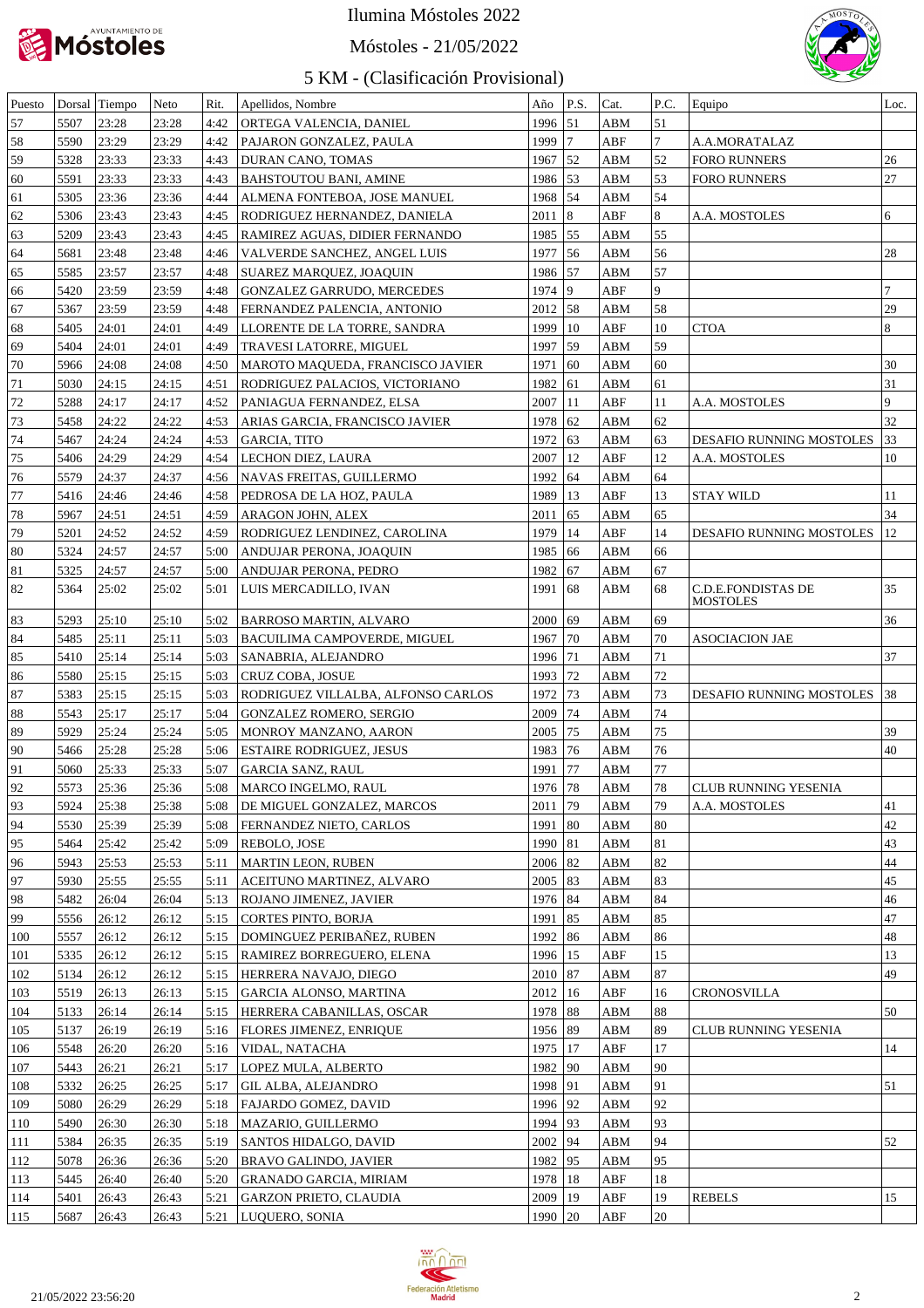

Móstoles - 21/05/2022



| Puesto |      | Dorsal Tiempo | Neto  | Rit. | Apellidos, Nombre                | Año        | P.S.                                 | Cat.        | P.C. | Equipo                          | Loc. |
|--------|------|---------------|-------|------|----------------------------------|------------|--------------------------------------|-------------|------|---------------------------------|------|
| 116    | 5400 | 26:44         | 26:44 | 5:21 | DURAN DOMINGUEZ, DAVID           | 1978       | 96                                   | ABM         | 96   | <b>REBELS</b>                   | 53   |
| 117    | 5402 | 26:44         | 26:44 | 5:21 | PRIETO CONTRERAS, BEATRIZ        | 1973 21    |                                      | ABF         | 21   | <b>REBELS</b>                   | 16   |
| 118    | 5338 | 26:47         | 26:47 | 5:22 | VERA HERNANDEZ, MANUEL           | 1984 97    |                                      | ABM         | 97   |                                 |      |
| 119    | 5518 | 26:50         | 26:50 | 5:22 | ALONSO MUÑOZ, MARTA              | 1981       | 22                                   | ABF         | 22   | <b>CRONOSVILLA</b>              |      |
| 120    | 5272 | 26:51         | 26:51 | 5:23 | CLOUP, MELINA                    | 1994 23    |                                      | ABF         | 23   |                                 | 17   |
| 121    | 5414 | 26:53         | 26:53 | 5:23 | PICAZO, JAVIER                   | 1984 98    |                                      | ABM         | 98   |                                 | 54   |
| 122    | 5359 | 26:54         | 26:54 | 5:23 | <b>GALLEGO MARTIN, DANIEL</b>    | 1998   99  |                                      | ABM         | 99   |                                 |      |
| 123    | 5032 | 26:55         | 26:55 | 5:23 | CHILOECHES GIL, NADINE           | $2003$ 24  |                                      | ABF         | 24   |                                 | 18   |
| 124    | 5033 | 26:55         | 26:55 | 5:23 | CHILOECHES CLEMENTE, JUAN CARLOS | 1964       | 100                                  | ABM         | 100  |                                 | 55   |
| 125    | 5429 | 26:57         | 26:57 | 5:24 | PEREZ RUIZ, EVA MARIA            | 1972 25    |                                      | ABF         | 25   |                                 |      |
|        | 5148 | 26:58         | 26:58 | 5:24 |                                  | 1982 26    |                                      | ABF         | 26   | <b>DESAFIO RUNNING MOSTOLES</b> |      |
| 126    |      |               |       |      | MELO IZQUIERDO, ROSA             |            |                                      |             |      |                                 |      |
| 127    | 5168 | 27:01         | 27:01 | 5:25 | HERRAIZ PEREZ, ADRIAN            | 1989       | 101                                  | ABM         | 101  |                                 | 56   |
| 128    | 5907 | 27:07         | 27:07 | 5:26 | FERNANDEZ MORENO, MERCERDES      | 1968       | 27                                   | ABF         | 27   |                                 | 19   |
| 129    | 5538 | 27:07         | 27:07 | 5:26 | MARTINEZ LEAL, JORGE             | 1980       | 102                                  | ABM         | 102  |                                 | 57   |
| 130    | 5537 | 27:07         | 27:07 | 5:26 | LAJARA QUINTANA, FERNANDO        | 1990       | 103                                  | ABM         | 103  | DESAFIO RUNNING MOSTOLES        | 58   |
| 131    | 5143 | 27:23         | 27:23 | 5:29 | GIL MARCOS, JESUS                | 1979       | 104                                  | ABM         | 104  |                                 | 59   |
| 132    | 5583 | 27:26         | 27:26 | 5:30 | PARDILLA MARTIN, MARIO           | 2002       | 105                                  | ABM         | 105  |                                 |      |
| 133    | 5249 | 27:29         | 27:29 | 5:30 | PEREZ PERONA, ANA LAURA          | 1991       | 28                                   | ABF         | 28   |                                 |      |
| 134    | 5473 | 27:33         | 27:33 | 5:31 | CARMONA TIRADO, AITOR            | 1995       | 106                                  | ABM         | 106  |                                 | 60   |
| 135    | 5472 | 27:33         | 27:33 | 5:31 | <b>GARCIA PONCE, MARIA</b>       | 1999       | $ 29\rangle$                         | ABF         | 29   |                                 |      |
| 136    | 5031 | 27:36         | 27:36 | 5:32 | VALCARCEL PALOMO, CAROLINA       | 1977       | 30                                   | ABF         | 30   |                                 | 20   |
| 137    | 5365 | 27:37         | 27:37 | 5:32 | CENALMOR ENCINAS, MARCIAL        | 1985       | 107                                  | ABM         | 107  |                                 | 61   |
| 138    | 5146 | 27:38         | 27:38 | 5:32 | GONZALEZ ALCAZAR, IZAN           | 2009       | 108                                  | ABM         | 108  |                                 | 62   |
| 139    | 5208 | 27:40         | 27:40 | 5:32 | MARQUEZ FERRERA, ANGEL           | 1988       | 109                                  | ABM         | 109  |                                 |      |
|        |      |               |       |      |                                  |            |                                      |             | 31   |                                 |      |
| 140    | 5486 | 27:41         | 27:41 | 5:33 | FAICAN GOMEZ, FERNANDA           | 1973 31    |                                      | ABF         |      | ASOCIACION JAE                  |      |
| 141    | 5545 | 27:42         | 27:42 | 5:33 | <b>GRANDE REYES, MARCOS</b>      | 2009       | 110                                  | ${\bf ABM}$ | 110  |                                 |      |
| 142    | 5439 | 27:43         | 27:43 | 5:33 | RODRIGUEZ BURGUILLOS, RAUL       | 2010   111 |                                      | ABM         | 111  |                                 | 63   |
| 143    | 5552 | 27:43         | 27:43 | 5:33 | JIMENEZ OCHOA, CARLOS ALBERTO    | 1983       | 112                                  | ABM         | 112  |                                 | 64   |
| 144    | 5046 | 27:45         | 27:45 | 5:33 | RAMOS, JUAN CARLOS               | 1979       | 113                                  | ABM         | 113  |                                 | 65   |
| 145    | 5045 | 27:46         | 27:46 | 5:34 | RAMOS, DAVID                     | 1984       | 114                                  | ABM         | 114  |                                 | 66   |
| 146    | 5048 | 27:46         | 27:46 | 5:34 | HERNANDEZ DIAZ, ALMUDENA         | 1986 32    |                                      | ABF         | 32   |                                 | 21   |
| 147    | 5095 | 27:53         | 27:53 | 5:35 | PIÑEIRO ROMAN, HECTOR            | 1977       | 115                                  | ABM         | 115  |                                 | 67   |
| 148    | 5906 | 27:56         | 27:56 | 5:36 | SANCHEZ FERNANDEZ, MIGUEL        | 2005       | 116                                  | ABM         | 116  |                                 | 68   |
| 149    | 5536 | 27:57         | 27:57 | 5:36 | ARROYO PEREZ, SARA               | 2004       | $\begin{array}{c} \n33\n\end{array}$ | ABF         | 33   |                                 | 22   |
| 150    | 5502 | 28:00         | 28:00 | 5:36 | MENDEZ HERNANDEZ, ALVARO         | 2009   117 |                                      | ABM         | 117  |                                 | 69   |
| 151    | 5206 | 28:00         | 28:00 | 5:36 | <b>IBAR CEJUDO, GABRIEL</b>      | 2010   118 |                                      | ABM         | 118  | A.A. MOSTOLES                   | 70   |
| 152    | 5207 | 28:01         | 28:01 |      | 5:37   IBAR CEJUDO, PAULA        | $2010$ 34  |                                      | ABF         | 34   | A.A. MOSTOLES                   | 23   |
| 153    | 5122 | 28:03         | 28:03 | 5:37 | POYATOS SANCHEZ PAJARES, SANDRA  | $2010$ 35  |                                      | ABF         | 35   | CLUB ATLETISMO MOSTOLES         | 24   |
| 154    | 5257 | 28:03         | 28:03 | 5:37 | DE PABLO MINGUEZ, OLGA           | 1976 36    |                                      | ABF         | 36   |                                 | 25   |
|        |      |               |       |      |                                  |            |                                      |             |      |                                 |      |
| 155    | 5121 | 28:03         | 28:03 | 5:37 | POYATOS GOMEZ, FRANCISCO JAVIER  | 1972   119 |                                      | ABM         | 119  |                                 |      |
| 156    | 5461 | 28:05         | 28:05 | 5:37 | CASADO OCAÑA, ANA ISABEL         | 1971 37    |                                      | ABF         | 37   |                                 |      |
| 157    | 5059 | 28:05         | 28:05 | 5:37 | VAZQUEZ OLEGARIO, EDUARDO        | 1992   120 |                                      | ABM         | 120  |                                 |      |
| 158    | 5005 | 28:07         | 28:07 | 5:38 | GARCIA VALLEJO, ROCIO            | 1996 38    |                                      | ABF         | 38   |                                 | 26   |
| 159    | 5496 | 28:11         | 28:11 | 5:39 | ANTON GRANADO, PABLO             | 2004   121 |                                      | ABM         | 121  |                                 |      |
| 160    | 5426 | 28:12         | 28:12 | 5:39 | BENEDICTO PERAL, JOSE MANUEL     | 1985   122 |                                      | ABM         | 122  |                                 | 71   |
| 161    | 5153 | 28:25         | 28:25 | 5:41 | CUEVAS FERNANDEZ, JAVIER         | 1988   123 |                                      | ABM         | 123  |                                 | 72   |
| 162    | 5079 | 28:25         | 28:25 | 5:41 | SANZ PIQUERAS, ALVARO            | 1986   124 |                                      | ABM         | 124  |                                 |      |
| 163    | 5309 | 28:25         | 28:25 | 5:41 | JIMENEZ GOMEZ, PEDRO             | 1961   125 |                                      | ABM         | 125  |                                 | 73   |
| 164    | 5431 | 28:26         | 28:26 | 5:42 | ORTEGA MORENO, LORENA            | 1983 39    |                                      | ABF         | 39   |                                 |      |
| 165    | 5446 | 28:27         | 28:27 | 5:42 | CORREAL DUEÑAS, MARIA            | 1990   40  |                                      | ABF         | 40   |                                 |      |
| 166    | 5304 | 28:28         | 28:28 | 5:42 | RINCON ALEMANY, JUAN CARLOS      | 1984   126 |                                      | ABM         | 126  |                                 | 74   |
| 167    | 5495 | 28:29         | 28:29 | 5:42 | ANTON HIGUERA, ADOLFO            | 1970   127 |                                      | ABM         | 127  |                                 |      |
| 168    | 5913 | 28:29         | 28:29 | 5:42 | MALPARTIDA SORIA, JAIME          | 2010   128 |                                      | ABM         | 128  |                                 | 75   |
| 169    | 5016 | 28:30         | 28:30 | 5:42 | DE TENA GONZALEZ, MARIA          | 1976   41  |                                      | ABF         | 41   |                                 |      |
| 170    | 5452 | 28:34         | 28:34 | 5:43 | CORCUERA ALVAREZ, PABLO          | 1977   129 |                                      | ABM         | 129  |                                 | 76   |
|        |      |               |       |      |                                  |            |                                      |             |      |                                 |      |
| 171    | 5500 | 28:38         | 28:38 | 5:44 | FLORIDO BARBERO, LUCAS           | 2007   130 |                                      | ABM         | 130  |                                 |      |
| 172    | 5076 | 28:39         | 28:39 | 5:44 | <b>GARCIA RESINO, RAUL</b>       | 1988   131 |                                      | ABM         | 131  |                                 |      |
| 173    | 5912 | 28:40         | 28:40 | 5:44 | MALPARTIDA MARTIN, JAVIER        | 1974   132 |                                      | ABM         | 132  |                                 | 77   |
| 174    | 5436 | 28:40         | 28:40 | 5:44 | PARDO MARTIN, NURIA              | 1981 42    |                                      | ABF         | 42   |                                 |      |
| 175    | 5435 | 28:40         | 28:40 | 5:44 | CANO ANTON, TERESA               | 1973 43    |                                      | ABF         | 43   | <b>RUN MARTINEZ</b>             | 27   |

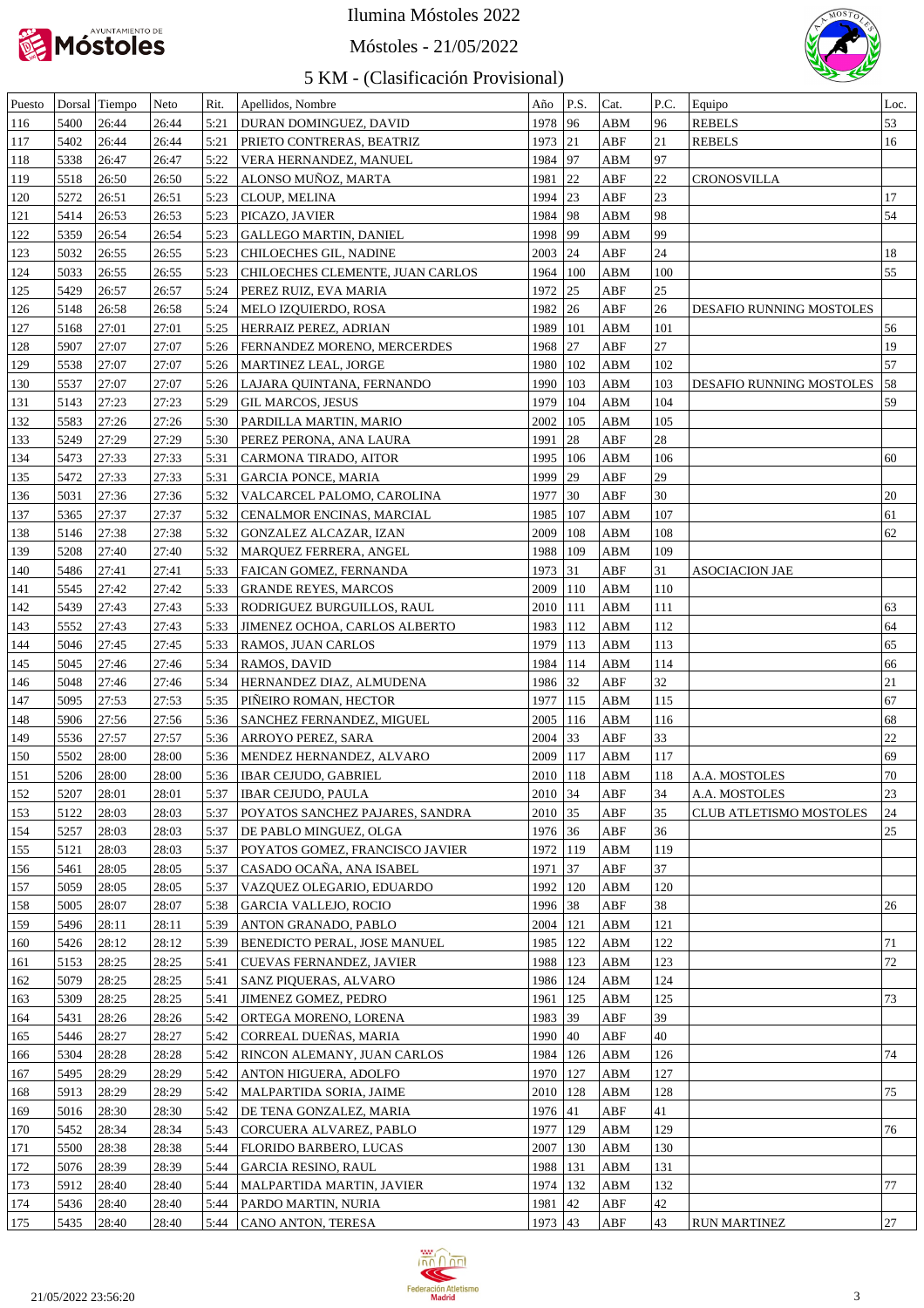

Móstoles - 21/05/2022



| Puesto  |      | Dorsal Tiempo | Neto  | Rit. | Apellidos, Nombre                 | Año          | P.S.                | Cat.        | P.C. | Equipo                                      | Loc.   |
|---------|------|---------------|-------|------|-----------------------------------|--------------|---------------------|-------------|------|---------------------------------------------|--------|
| 176     | 5265 | 28:43         | 28:43 | 5:45 | JIMENEZ YUDEGO, MARINA            | 1974         | 44                  | ABF         | 44   | DESAFIO RUNNING MOSTOLES                    | 28     |
| 177     | 5342 | 28:43         | 28:43 | 5:45 | CORVILLO MUÑOZ, ANTONIO           | 1961   133   |                     | ABM         | 133  | DESAFIO RUNNING MOSTOLES                    | 78     |
| 178     | 5931 | 28:48         | 28:48 | 5:46 | MUNOZ SANCHEZ, ADRIAN             | 2005   134   |                     | ABM         | 134  |                                             | 79     |
| 179     | 5190 | 28:48         | 28:48 | 5:46 | MARTIN VAZQUEZ, LAURA             | 1994 45      |                     | ABF         | 45   |                                             |        |
| 180     | 5027 | 28:51         | 28:51 | 5:47 | <b>MARTIN IGLESIAS, SERGIO</b>    | 1979         | 135                 | ABM         | 135  |                                             | 80     |
| 181     | 5055 | 28:51         | 28:51 | 5:47 | VALBUENA LOPEZ, MANUEL            | 1971         | 136                 | ABM         | 136  | <b>CRONOSVILLA</b>                          |        |
| 182     | 5021 | 28:53         | 28:53 | 5:47 | LACAYO PARRON, JOSE LUIS          | 1967         | 137                 | ABM         | 137  |                                             | 81     |
| 183     | 5192 | 28:55         | 28:55 | 5:47 | FERNANDEZ ACEITUNA, PAULA         | 1994         | 46                  | ABF         | 46   |                                             |        |
| 184     | 5026 | 29:01         | 29:01 | 5:49 | CARDEÑA REDONDO, MARTA            | 1990 47      |                     | ABF         | 47   |                                             | 29     |
| 185     | 5023 | 29:02         | 29:02 | 5:49 | DENCHE VILLAR, DIANA              | 1990 48      |                     | ABF         | 48   |                                             |        |
| 186     | 5028 | 29:02         | 29:02 | 5:49 | MATA ALCOCEBA, SANDRA             | 1985 49      |                     | ABF         | 49   |                                             |        |
| 187     | 5480 | 29:04         | 29:04 | 5:49 | YEBRA BLANCO, LAURA               | 1987         | $\frac{150}{2}$     | ABF         | 50   |                                             | 30     |
|         |      |               |       |      |                                   |              |                     |             |      |                                             |        |
| 188     | 5444 | 29:05         | 29:05 | 5:49 | HINJOS GONZALEZ, JESUS            | 1976   138   |                     | ABM         | 138  |                                             |        |
| 189     | 5223 | 29:11         | 29:11 | 5:51 | <b>GABALDON HERNANDEZ, NOELIA</b> | 1972         | $\vert$ 51          | ABF         | 51   | DESAFIO RUNNING MOSTOLES                    | 31     |
| 190     | 5253 | 29:12         | 29:12 | 5:51 | CRESPO PECERO, ENRIQUE MANUEL     | 1988   139   |                     | ABM         | 139  |                                             |        |
| 191     | 5221 | 29:18         | 29:18 | 5:52 | NOTARIO MARTIN, ISABEL            | 1981         | $\vert$ 52          | ABF         | 52   |                                             | 32     |
| 192     | 5235 | 29:20         | 29:20 | 5:52 | VICENTE LOPEZ, PILAR              | 1994 53      |                     | ABF         | 53   |                                             |        |
| 193     | 5034 | 29:20         | 29:20 | 5:52 | VARGAS MANZANAS, RAQUEL           | 1991 54      |                     | ABF         | 54   |                                             |        |
| 194     | 5381 | 29:22         | 29:22 | 5:53 | GONZALEZ, FERNANDO                | 1966 140     |                     | ABM         | 140  |                                             |        |
| 195     | 5322 | 29:22         | 29:22 | 5:53 | MUNOZ MARTIN, MARIO               | $2006$   141 |                     | ABM         | 141  |                                             | 82     |
| 196     | 5135 | 29:25         | 29:25 | 5:53 | MUÑOZ CERDEÑO, RAUL               | 1989         | 142                 | ABM         | 142  |                                             | 83     |
| 197     | 5136 | 29:26         | 29:26 | 5:54 | DE LA CRUZ FERNANDEZ, TAMARA      | 1988         | $\frac{55}{5}$      | ABF         | 55   |                                             |        |
| 198     | 5501 | 29:28         | 29:28 | 5:54 | JIMENEZ MARTIN, ANDREA            | 1996 56      |                     | ABF         | 56   |                                             |        |
| 199     | 5685 | 29:29         | 29:29 | 5:54 | LINAN SANCHEZ, ALVARO             | 1981         | 143                 | ABM         | 143  |                                             |        |
| 200     | 5952 | 29:30         | 29:30 | 5:54 | RODRIGUEZ MARTIN, OLIVER          | 1979         | 144                 | ABM         | 144  |                                             | 84     |
| 201     | 5375 | 29:32         | 29:32 | 5:55 | CUENCA, ANDREA                    | 1998         | $\frac{157}{2}$     | ABF         | 57   |                                             |        |
| 202     | 5277 | 29:32         | 29:32 | 5:55 | HERRERO POZO, ANA                 | 1979         | 58                  | ABF         | 58   |                                             | 33     |
| 203     | 5535 | 29:32         | 29:32 | 5:55 | SANCHEZ ALONSO, VICTOR            | 1996   145   |                     | ABM         | 145  |                                             | 85     |
| 204     | 5173 | 29:34         | 29:34 | 5:55 | BLAZQUEZ VALLEJO, MARIA DE GRACIA | 1981         | $\frac{159}{2}$     | ABF         | 59   | VILLAREJO DEL VALLE                         | 34     |
|         |      |               |       |      |                                   |              |                     |             |      |                                             |        |
| 205     | 5174 | 29:35         | 29:35 | 5:55 | <b>GONZALEZ AGUSTINO, TOMAS</b>   | 1983   146   |                     | ABM         | 146  | VILLAREJO DEL VALLE                         | 86     |
| 206     | 5380 | 29:36         | 29:36 | 5:56 | <b>GONZALEZ, IVAN</b>             | 1998         | 147                 | ABM         | 147  |                                             |        |
| 207     | 5503 | 29:38         | 29:38 | 5:56 | PEÑA CARVAJAL, ALBERTO            | 2008         | 148                 | ABM         | 148  | <b>CLUB DE ATLETISMO</b><br><b>NAVALCAN</b> |        |
| 208     | 5504 | 29:39         | 29:39 | 5:56 | PEÑA CONSTANTINO, JOSE MARIO      | 1972         | 149                 | ABM         | 149  |                                             |        |
| 209     | 5041 | 29:39         | 29:39 | 5:56 | <b>MATEO GARCIA, DAVID</b>        | 1981         | 150                 | ABM         | 150  |                                             |        |
| 210     | 5160 | 29:39         | 29:39 | 5:56 | SANTOS GONZALEZ, JOSE LEANDRO     | 1989         | 151                 | ABM         | 151  |                                             | 87     |
|         |      |               |       |      |                                   |              |                     |             |      |                                             | $88\,$ |
| 211     | 5042 | 29:42         | 29:42 | 5:57 | MARTIN RODRIGUEZ, MIGUEL          | 1986 152     |                     | ${\bf ABM}$ | 152  |                                             |        |
| 212     | 5279 | 29:43         | 29:43 | 5:57 | CID RODRIGUEZ, AITANA             | 2009         | 60                  | ABF         | 60   |                                             |        |
| 213     | 5029 | 29:46         | 29:46 | 5:58 | CAMPOS CUARTERO, AURORA           | $1985$ 61    |                     | ABF         | 61   |                                             | 35     |
| 214     | 5084 | 29:46         | 29:46 | 5:58 | GONZALEZ VALLEJO, CRISTINA        | 1985         | $\left  62 \right $ | ABF         | 62   |                                             |        |
| 215     | 5551 | 29:47         | 29:47 | 5:58 | RAMIREZ, MARA                     | 1984         | 63                  | ABF         | 63   |                                             | 36     |
| 216     | 5085 | 29:48         | 29:48 | 5:58 | <b>GONZALEZ VALLEJO, ALBERTO</b>  | 1981         | 153                 | ABM         | 153  |                                             |        |
| 217     | 5577 | 29:50         | 29:50 | 5:58 | DE MATIAS SERENO, JAVIER          | 2002         | 154                 | ABM         | 154  |                                             |        |
| 218     | 5103 | 29:50         | 29:50 | 5:58 | WEISGERBER COLON, GABRIEL         | 2008         | 155                 | ${\bf ABM}$ | 155  |                                             |        |
| 219     | 5388 | 29:51         | 29:51 | 5:59 | ORTEGA MARTIN, AINHOA             | 2012         | 64                  | ABF         | 64   | A.A. MOSTOLES                               | 37     |
| 220     | 5450 | 29:51         | 29:51 | 5:59 | PABLOS SANCHEZ, ARANCHA           | 1978         | 65                  | ABF         | 65   |                                             |        |
| 221     | 5576 | 29:51         | 29:51 | 5:59 | DE MATIAS JIMENEZ, FERNANDO       | 1970         | 156                 | ABM         | 156  |                                             |        |
| 222     | 5555 | 29:53         | 29:53 | 5:59 | ARRANZ MALAGON, IZAN              | 2009         | 157                 | ABM         | 157  |                                             | 89     |
| 223     | 5124 | 29:53         | 29:53 | 5:59 | PEREZ PEREZ, ELISA                | 1974         | 66                  | ABF         | 66   |                                             | 38     |
| 224     | 5110 | 29:53         | 29:53 | 5:59 | PEÑA SEGOVIA, IVAN                | 2008         | 158                 | ABM         | 158  | TRIARROYO                                   |        |
| $225\,$ | 5132 | 29:54         | 29:54 | 5:59 | PEREZ HERNANDEZ, RUBEN            | 1981         | 159                 | ABM         | 159  |                                             |        |
| 226     | 5961 | 29:54         | 29:54 | 5:59 | BURGOS ROCAMORA, ADRIAN           | 2010         | 160                 | ABM         | 160  |                                             | 90     |
|         |      |               |       |      |                                   |              |                     |             |      |                                             | 91     |
| 227     | 5047 | 29:55         | 29:55 | 5:59 | ESPIN GUIRAO, JOSE GINES          | 1973         | 161                 | ABM         | 161  |                                             |        |
| 228     | 5387 | 29:55         | 29:55 | 5:59 | MARTIN DOMINGUEZ, ANA             | 1980         | 67                  | ABF         | 67   |                                             | 39     |
| 229     | 5074 | 29:55         | 29:55 | 5:59 | HERNANDO GARRIDO, ALBA            | 2010         | 68                  | ABF         | 68   | A.A. MOSTOLES                               | 40     |
| 230     | 5154 | 29:57         | 29:57 | 6:00 | POZA SANTAELLA, MARIA             | 1993         | 69                  | ABF         | 69   |                                             | 41     |
| 231     | 5928 | 29:57         | 29:57 | 6:00 | KROMEKE LLORENTE, TOMAS           | 1991         | 162                 | ABM         | 162  |                                             | 92     |
| 232     | 5927 | 29:57         | 29:57 | 6:00 | FERNANDEZ PORTUGUES, MARTA        | 1989         | 70                  | ABF         | 70   |                                             | 42     |
| 233     | 5419 | 29:58         | 29:58 | 6:00 | WHELAN GARCIA, NOAH               | 2009         | 163                 | ABM         | 163  | ESCUELA DE ATLETISMO EL                     | 93     |
|         |      |               |       |      |                                   |              |                     |             |      | SOTO                                        |        |

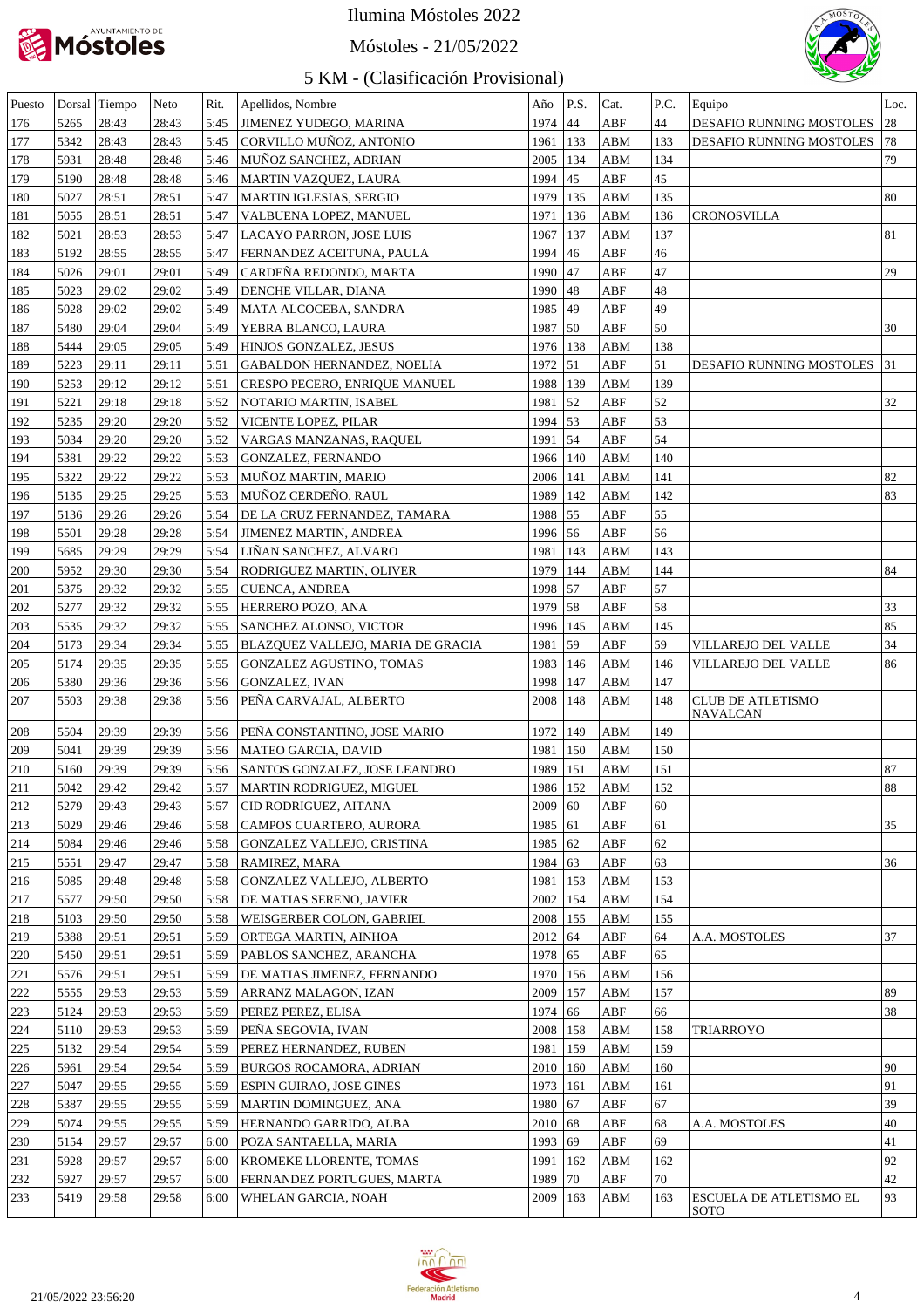

#### Móstoles - 21/05/2022



| Puesto     |      | Dorsal Tiempo | Neto  | Rit.         | Apellidos, Nombre                                | Año          | P.S. | Cat.                    | P.C.   | Equipo                   | Loc. |
|------------|------|---------------|-------|--------------|--------------------------------------------------|--------------|------|-------------------------|--------|--------------------------|------|
| 234        | 5558 | 29:59         | 29:59 | 6:00         | GARRIDO GONZALEZ, PILAR                          | 1984 71      |      | ABF                     | 71     |                          |      |
| 235        | 5539 | 30:00         | 30:00 | 6:00         | <b>SANTOS MENDEZ, MONICA</b>                     | 1978 72      |      | ${\sf ABF}$             | $72\,$ |                          |      |
| 236        | 5376 | 30:02         | 30:02 | 6:01         | GARCIA-CARO PEREZ, ALFONSO                       | 1981   164   |      | ${\bf A}{\bf B}{\bf M}$ | 164    |                          |      |
| 237        | 5564 | 30:02         | 30:02 | 6:01         | RAMIREZ CALLEJAS, SILVIA                         | 1984 73      |      | ${\sf ABF}$             | 73     |                          |      |
| 238        | 5563 | 30:02         | 30:02 | 6:01         | CERRADA GONZALEZ, DAVID                          | 1984   165   |      | ${\bf A}{\bf B}{\bf M}$ | 165    |                          |      |
| 239        | 5498 | 30:09         | 30:09 | 6:02         | LOPEZ PASCUAL, JOEL                              | 2012   166   |      | ${\bf A}{\bf B}{\bf M}$ | 166    | A.A. MOSTOLES            | 94   |
| 240        | 5963 | 30:10         | 30:10 | 6:02         | <b>ESPINOSA SOTELO, ADRIAN</b>                   | 2010   167   |      | ${\bf A}{\bf B}{\bf M}$ | 167    |                          | 95   |
| 241        | 5517 | 30:11         | 30:11 | 6:03         | VAQUERO FERNANDEZ, ADELA                         | 1997 74      |      | ${\rm ABF}$             | $74\,$ |                          | 43   |
| 242        | 5902 | 30:11         | 30:11 | 6:03         | PONTES ALONSO, ADOLFO                            | 1963   168   |      | ABM                     | 168    | FONDISTAS MOSTOLES       | 96   |
| 243        | 5903 | 30:11         | 30:11 | 6:03         | LOPEZ PEREZ, MARIA DEL MAR                       | 1966 75      |      | ${\rm ABF}$             | 75     |                          | 44   |
| 244        | 5191 | 30:12         | 30:12 | 6:03         | FERNANDEZ - PACHECO RUIZ, IGNACIO                | 1993   169   |      | ${\bf A}{\bf B}{\bf M}$ | 169    |                          |      |
| 245        | 5366 | 30:17         | 30:17 | 6:04         | CASTIBLANQUE GARCIA-ARANDA, JAIME                | 1983   170   |      | ${\bf A}{\bf B}{\bf M}$ | 170    |                          |      |
| 246        | 5166 | 30:17         | 30:17 | 6:04         | RODRIGUEZ AGUEDA, LETICIA                        | 1986 76      |      | ${\sf ABF}$             | 76     |                          |      |
| 247        | 5004 | 30:17         | 30:17 | 6:04         | CRUZ GARCIA, VIRGINIA                            | 1981         | 77   | ${\sf ABF}$             | 77     |                          |      |
| 248        | 5003 | 30:17         | 30:17 | 6:04         | PEREZ LORENZO, EVA                               | 1982 78      |      | ${\sf ABF}$             | $78\,$ |                          | 45   |
| 249        | 5578 | 30:23         | 30:23 | 6:05         | ESTRELLA ROSERO, MAYRA ALEJANDRA                 | 1979 79      |      | ${\sf ABF}$             | 79     |                          | 46   |
| 250        | 5508 | 30:32         | 30:32 | 6:07         | ORTEGA LOPEZ, SANTIAGO                           | 1964   171   |      | ${\bf A}{\bf B}{\bf M}$ | 171    |                          |      |
| 251        | 5311 | 30:34         | 30:34 | 6:07         | <b>RODRIGUEZ MIGUEL, ADAN</b>                    | 2002   172   |      | ${\bf ABM}$             | 172    |                          | 97   |
| 252        | 5310 | 30:34         | 30:34 | 6:07         | <b>JIMENEZ DE BLAS, ALVARO</b>                   | 1992 173     |      | ${\bf ABM}$             | 173    |                          | 98   |
| 253        | 5438 | 30:34         | 30:34 | 6:07         | <b>RODRIGUEZ NARANJO, JAVIER</b>                 | 1976   174   |      | ${\bf ABM}$             | 174    |                          | 99   |
| 254        | 5962 | 30:35         | 30:35 | 6:07         | ROMCAMORA ROMAN, VERONICA                        | 1978   80    |      | ${\rm ABF}$             | 80     |                          | 47   |
| 255        | 5926 | 30:37         | 30:37 | 6:08         | MORENO RAMIREZ, GABRIEL                          | 2012   175   |      | ABM                     | 175    | A.A. MOSTOLES            | 100  |
| 256        | 5049 | 30:38         | 30:38 | 6:08         | <b>RODRIGO, VANESSA</b>                          | 1998   81    |      | ${\sf ABF}$             | 81     |                          |      |
| 257        | 5116 | 30:44         | 30:44 | 6:09         | <b>TORRES REBOLLO, CRISTINA</b>                  | 1982 82      |      | ${\sf ABF}$             | 82     |                          | 48   |
| 258        | 5363 | 30:49         | 30:49 | 6:10         | <b>GUTIEZ DE LA FUENTE, LEO</b>                  | 2009   176   |      | ${\bf ABM}$             | 176    |                          |      |
| 259        | 5915 | 30:50         | 30:50 | 6:10         | SORIA OLAZABAL, MARGARITA                        | 1974 83      |      | ${\sf ABF}$             | 83     |                          | 49   |
| 260        | 5914 | 30:50         | 30:50 | 6:10         | MALPARTIDA SORIA, ROBERTO                        | 2013   177   |      | ${\bf ABM}$             | 177    | A.A. MOSTOLES            | 101  |
| 261        | 5343 | 30:52         | 30:52 | 6:11         | <b>SANCHEZ CALLEJA, PILAR</b>                    | 1964   84    |      | ${\sf ABF}$             | 84     | DESAFIO RUNNING MOSTOLES | 50   |
| 262        | 5337 | 30:54         | 30:54 | 6:11         | <b>FERNANDEZ RODRIGUEZ, MARIA</b>                | 1990 85      |      | ${\sf ABF}$             | 85     |                          |      |
| 263        | 5362 | 30:54         | 30:54 | 6:11         | GUTIEZ DE LA FUENTE, ALBERTO                     | 2007   178   |      | ${\bf ABM}$             | 178    |                          |      |
| 264        | 5399 | 30:54         | 30:54 | 6:11         | RODRIGUEZ GONZALO, MATILDA                       | $2004$ 86    |      | ${\sf ABF}$             | 86     |                          |      |
| 265        | 5336 | 30:54         | 30:54 | 6:11         | <b>BALLESTEROS GOMEZ, GLORIA</b>                 | 1992 87      |      | ${\sf ABF}$             | 87     |                          |      |
| 266        | 5398 | 30:54         | 30:54 | 6:11         | RODRIGUEZ GONZALO, ANGELA                        | $2004$ 88    |      | ${\sf ABF}$             | 88     |                          |      |
| 267        | 5271 | 30:57         | 30:57 |              | 6:12 SANCHEZ RODRIGUEZ, FRANCISCO LUIS           | 1959   179   |      | ABM                     | 179    |                          | 102  |
| 268        | 5140 | 31:01         | 31:01 |              | 6:13 NICOLAS NICOLAS, VERONICA                   | 1984 89      |      | ${\rm ABF}$             | 89     |                          | 51   |
| 269        | 5145 | 31:01         | 31:01 |              | 6:13 NICOLAS JIMENEZ, SALVADOR                   | 1957   180   |      | ABM                     | 180    |                          |      |
| 270        | 5569 | 31:05         | 31:05 |              | $6:13$ SANTOS RUBIO, RAUL                        | $2012$   181 |      | ABM                     | 181    | <b>ASUN RUNNING</b>      |      |
| 271        | 5514 | 31:06         | 31:06 | 6:14         | SIERRA BLESA, CLAUDIA                            | $2013$ 90    |      | ABF                     | 90     | A.A. MOSTOLES            | 52   |
| 272        | 5521 | 31:06         | 31:06 | 6:14         | CARRIZOSA CARRASCAL, ENZO                        | 2013   182   |      | ABM                     | 182    | A.A. MOSTOLES            | 103  |
| 273        | 5509 | 31:07         | 31:07 | 6:14         | <b>SALOMON, ISABEL</b>                           | 1981 91      |      | ${\sf ABF}$             | 91     |                          |      |
| 274        | 5465 | 31:07         | 31:07 | 6:14         | DIEZ, ANGEL                                      | 1970   183   |      | ABM                     | 183    |                          | 104  |
| 275        | 5513 | 31:09         | 31:09 | 6:14         | SIERRA RAMIREZ, ENNRIQUE                         | 1977   184   |      | ABM                     | 184    |                          | 105  |
| 276        | 5291 | 31:11         | 31:11 | 6:15         | URIARTE GALAN, PATRICIA                          | 1999 92      |      | ABF                     | 92     |                          |      |
| 277        | 5571 | 31:13         | 31:13 | 6:15         | <b>SANTOS PIRIZ, RAUL</b>                        | 1976   185   |      | ABM                     | 185    | <b>ASUN RUNNING</b>      |      |
| 278        | 5296 | 31:16         | 25:17 | 5:04         | AMADOR SANCHEZ, MATILDE                          | 1960   93    |      | ABF                     | 93     |                          | 53   |
| 279        | 5070 | 31:17         | 31:17 | 6:16         | PLAZA BAOS, JAVIER                               | 1978   186   |      | ABM                     | 186    |                          | 106  |
| 280        | 5187 | 31:19         | 31:19 | 6:16         | <b>BURGOS FLORES, SARA</b>                       | 1995 94      |      | ABF                     | 94     |                          |      |
| 281        | 5186 | 31:19         | 31:19 | 6:16         | <b>BURGOS FLORES, ALBERTO</b>                    | 1990   187   |      | ABM                     | 187    |                          |      |
| 282        | 5211 | 31:22         | 31:22 |              |                                                  | 1994   95    |      | ABF                     | 95     |                          |      |
|            | 5953 | 31:22         | 31:22 | 6:17<br>6:17 | IVAYLOVA DRAGOEVA, IVA<br>CEPEDA GARCIA, DANIELA | $2011$  96   |      | ABF                     | 96     |                          | 54   |
| 283        | 5245 | 31:23         | 31:23 |              | FERNANDEZ LAGO, ALBERTO                          | 1986   188   |      | ABM                     | 188    | A.A. MOSTOLES            | 107  |
| 284<br>285 | 5090 | 31:23         | 31:23 | 6:17<br>6:17 | <b>GARDON MESA, MARIA</b>                        | 1984 97      |      | ABF                     | 97     | <b>CLUB ATLETISMO</b>    |      |
|            |      |               |       |              |                                                  |              |      |                         |        | ARROYOMOLINOS            |      |
| 286        | 5932 | 31:23         | 31:23 | 6:17         | <b>MARTIN GARCIA, SOFIA</b>                      | $2011$  98   |      | ABF                     | 98     | A.A. MOSTOLES            | 55   |
| 287        | 5109 | 31:24         | 31:24 | 6:17         | SEGOVIA CANTIN, PALOMA                           | 1976 99      |      | ABF                     | 99     | <b>CLUB ATLETISMO</b>    |      |
|            |      |               |       |              |                                                  |              |      |                         |        | ARROYOMOLINOS            |      |
| 288        | 5107 | 31:25         | 31:25 | 6:17         | GARCIA-MANZANARES, OLALLA                        | 2012         | 100  | ABF                     | 100    |                          | 56   |
| 289        | 5934 | 31:26         | 31:26 | 6:18         | MARTIN FERNANDEZ, JORGE                          | 1971         | 189  | ABM                     | 189    |                          | 108  |
| 290        | 5125 | 31:26         | 31:26 | 6:18         | BASTIDA GONZALEZ, RAUL                           | 1984         | 190  | ABM                     | 190    |                          | 109  |
| 291        | 5151 | 31:29         | 31:29 | 6:18         | MANITO BLAZQUEZ, ANA BELEN                       | 1982   101   |      | ABF                     | 101    |                          |      |

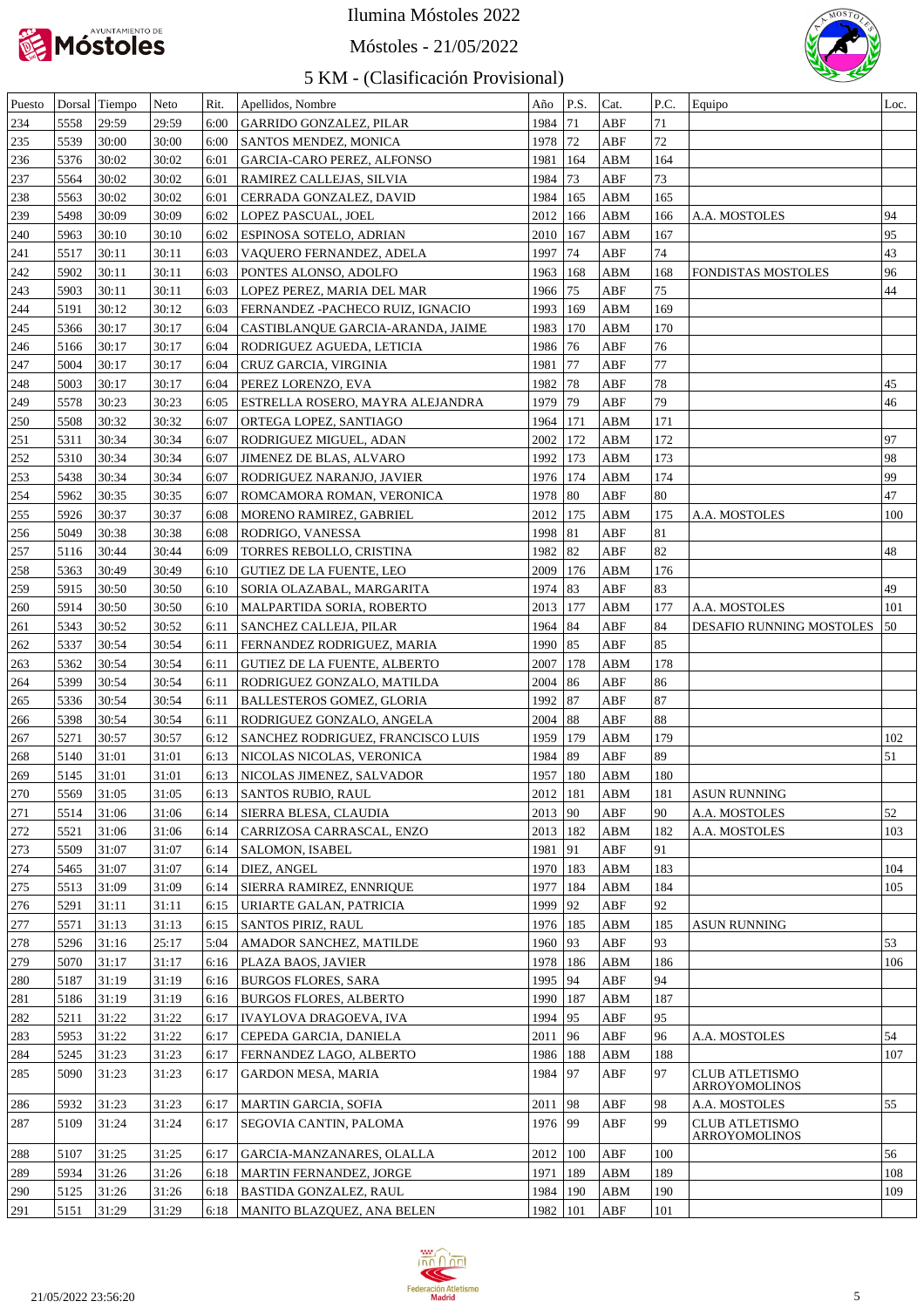

#### Móstoles - 21/05/2022



| Puesto |      | Dorsal Tiempo | Neto  | Rit. | Apellidos, Nombre                    | Año        | P.S. | Cat.                    | P.C. | Equipo                                 | Loc.   |
|--------|------|---------------|-------|------|--------------------------------------|------------|------|-------------------------|------|----------------------------------------|--------|
| 292    | 5149 | 31:29         | 31:29 | 6:18 | MOLINA RUIZ, IZAN                    | 2014       | 191  | ABM                     | 191  | <b>CLUB ATLETISMO</b><br>ARROYOMOLINOS |        |
| 293    | 5150 | 31:29         | 31:29 | 6:18 | MOLINA DOMINGUEZ, CARLOS JAVIER      | 1979       | 192  | ABM                     | 192  | <b>CLUB ATLETISMO</b><br>ARROYOMOLINOS |        |
| 294    | 5037 | 31:30         | 31:30 | 6:18 | <b>CUESTA CLEMENTE, ELENA</b>        | 1975       | 102  | ABF                     | 102  |                                        |        |
| 295    | 5199 | 31:30         | 31:30 | 6:18 | <b>MARIN LOPEZ, MARTA</b>            | 1996       | 103  | ABF                     | 103  |                                        |        |
| 296    | 5038 | 31:31         | 31:31 | 6:19 | ARANDA ARRISCADO, RAUL               | 1983       | 193  | ABM                     | 193  |                                        | 110    |
| 297    | 5001 | 31:33         | 31:33 | 6:19 | HEREDERO ALVAREZ-GARCILLAN, LUIS     | 1983       | 194  | ABM                     | 194  | LA TAPIA MADRID                        |        |
| 298    | 5128 | 31:33         | 31:33 | 6:19 | DELGADO NAVACERRADA, ALEJANDRO       | 2002       | 195  | ABM                     | 195  |                                        | 111    |
| 299    | 5155 | 31:33         | 31:33 | 6:19 | DIAZ CAZORLA, NOELIA                 | 1999       | 104  | ABF                     | 104  |                                        |        |
| 300    | 5195 | 31:33         | 31:33 | 6:19 | PEREZ GONZALEZ, LARA                 | 2002       | 105  | ABF                     | 105  |                                        |        |
| 301    | 5196 | 31:34         | 31:34 | 6:19 | SANCHEZ GUTIERREZ, PATRICIA          | 2002       | 106  | ABF                     | 106  |                                        |        |
| 302    | 5273 | 31:34         | 31:34 | 6:19 | <b>GARCIA SERRANO, AZAHARA</b>       | 1982       | 107  | ABF                     | 107  |                                        |        |
| 303    | 5955 | 31:38         | 31:38 | 6:20 | DONCEL GOMEZ, ISABEL                 | 1977       | 108  | ABF                     | 108  |                                        | 57     |
| 304    | 5126 | 31:38         | 31:38 | 6:20 | VALVERDE SANCHEZ, PATRICIA           | 1982       | 109  | ABF                     | 109  |                                        | 58     |
| 305    | 5292 | 31:39         | 31:39 | 6:20 | MARTIN, IVAN                         | 1979       | 196  | ABM                     | 196  |                                        | 112    |
| 306    | 5574 | 31:46         | 31:46 | 6:22 | SANZ LEON, SERGIO LUIS               | 1974       | 197  | <b>ABM</b>              | 197  |                                        | 113    |
| 307    | 5302 | 31:52         | 31:52 | 6:23 | FERNANDEZ GUTIERREZ, SANDRA          | 1987       | 110  | ABF                     | 110  | DESAFIO RUNNING MOSTOLES               | 59     |
| 308    | 5256 | 31:52         | 31:52 | 6:23 | CEJUDO RODRIGUEZ, PATRICIA           | 1987       | 111  | ABF                     | 111  |                                        | 60     |
| 309    | 5054 | 31:52         | 31:52 | 6:23 | BENITO ALONSO, ELENA                 | 1981       | 112  | ABF                     | 112  | <b>CLUB ATLETISMO</b>                  |        |
|        |      |               |       |      |                                      |            |      |                         |      | ARROYOMOLINOS                          |        |
| 310    | 5111 | 31:53         | 31:53 | 6:23 | NIETO SAN BERNARDO, BEATRIZ          | 1982       | 113  | ABF                     | 113  | <b>CLUB ATLETISMO</b><br>ARROYOMOLINOS |        |
| 311    | 5185 | 31:53         | 31:53 | 6:23 | HERRAEZ GIMEZ, MARIA ISABEL          | 1971       | 114  | ABF                     | 114  |                                        |        |
| 312    | 5102 | 31:54         | 31:54 | 6:23 | COLON FELISBERTO, Mª CRISTINA        | 1974       | 115  | ABF                     | 115  | <b>CLUB ATLETISMO</b><br>ARROYOMOLINOS |        |
| 313    | 5391 | 31:55         | 31:55 | 6:23 | GONZALEZ JUAREZ, LORENA GUADALUPE    | 1979       | 116  | ABF                     | 116  |                                        |        |
| 314    | 5390 | 31:55         | 31:55 | 6:23 | GONZALEZ VICTORES, JUAN CARLOS       | 1982       | 198  | ABM                     | 198  |                                        |        |
| 315    | 5129 | 31:58         | 31:58 | 6:24 | AGUADO GONZALEZ, PABLO               | 2005       | 199  | ABM                     | 199  |                                        |        |
| 316    | 5218 | 31:59         | 31:59 | 6:24 | RODRIGUEZ DEL RIO, DANIEL            | 2010       | 200  | ${\bf A}{\bf B}{\bf M}$ | 200  |                                        | 114    |
| 317    | 5217 | 31:59         | 31:59 | 6:24 | RODRIGUEZ DOS ANJOS, EMILIO          | 1980       | 201  | ${\bf ABM}$             | 201  |                                        | 115    |
| 318    | 5910 | 32:05         | 32:05 | 6:25 | SEVILLEJA SUAREZ, NATALIA            | 1972       | 117  | ABF                     | 117  |                                        | 61     |
| 319    | 5171 | 32:06         | 32:06 | 6:26 | MANZANERO OLIVARES, ELENA            | 1976       | 118  | ABF                     | 118  |                                        | 62     |
| 320    | 5925 | 32:08         | 32:08 | 6:26 | MORENO RAMIREZ, FELIX                | 2010       | 202  | <b>ABM</b>              | 202  | A.A. MOSTOLES                          | 116    |
| 321    | 5127 | 32:08         | 32:08 | 6:26 | <b>GARCIA CASTEJON, EVA MARIA</b>    | 1981       | 119  | ABF                     | 119  | <b>CLUB ATLETISMO</b><br>ARROYOMOLINOS |        |
| 322    | 5329 | 32:10         | 32:10 |      | 6:26 JULIA GUILLEN, VANESSA          | 1975   120 |      | ABF                     | 120  | <b>FORO RUNNERS</b>                    | 63     |
| 323    | 5180 | 32:10         | 32:10 |      | 6:26   IANC, LAURA SILVIA            | 1982   121 |      | <b>ABF</b>              | 121  | <b>FORO RUNNERS</b>                    | 64     |
| 324    | 5481 | 32:11         | 32:11 |      | 6:27 YEBRA BLANCO, JORGE             | 1975 203   |      | ABM                     | 203  |                                        | 117    |
| 325    | 5427 | 32:12         | 32:12 | 6:27 | FERNANDEZ SANCHEZ, RAFAEL            | 1958 204   |      | ABM                     | 204  |                                        | 118    |
| 326    | 5139 | 32:15         | 32:15 | 6:27 | BUENO, EUGENIO                       | 1971 205   |      | ABM                     | 205  | FITNEE RUNNING                         | 119    |
| 327    | 5138 | 32:16         | 32:16 | 6:28 | BUENO, AZUCENA                       | 1977   122 |      | ${\rm ABF}$             | 122  | FITNEE RUNNING                         | 65     |
| 328    | 5920 | 32:17         | 32:17 | 6:28 | MORENO CASQUERO, FELIX JAVIER        | 1977 206   |      | ${\bf ABM}$             | 206  |                                        | 120    |
| 329    | 5524 | 32:18         | 32:18 | 6:28 | SOTO HERMOSILLA, MARTIN ALFREDO      | 2007 207   |      | ABM                     | 207  | C.D. CASTILLO                          | 121    |
| 330    | 5582 | 32:20         | 32:20 | 6:28 | DE LA TORRE GARCIA, MARTA            | 1994   123 |      | ${\rm ABF}$             | 123  |                                        | 66     |
| 331    | 5531 | 32:20         | 32:20 | 6:28 | GARCIA MOLINO, SHEILA                | 1994   124 |      | ${\rm ABF}$             | 124  |                                        | 67     |
| 332    | 5550 | 32:24         | 32:24 | 6:29 | LOPEZ SANCHEZ, JORGE                 | 1980 208   |      | ABM                     | 208  |                                        | 122    |
| 333    | 5250 | 32:26         | 32:26 | 6:30 | CEBRIAN LUCAS, DIEGO                 | 2008 209   |      | ABM                     | 209  |                                        | 123    |
| 334    | 5240 | 32:27         | 32:27 | 6:30 | DIAZ COBOS, RAQUEL                   | 1980   125 |      | ABF                     | 125  |                                        |        |
| 335    | 5493 | 32:27         | 32:27 | 6:30 | MANRIQUE RODRIGUEZ DE VELASCO, DAVID | $2005$ 210 |      | ABM                     | 210  |                                        | 124    |
| 336    | 5919 | 32:28         | 32:28 | 6:30 | MARQUEZ CULEBRAS, MARIA JOSE         | 1967   126 |      | ABF                     | 126  |                                        | 68     |
| 337    | 5104 | 32:31         | 32:31 | 6:31 | CAÑADILLAS HURTADO, RAQUEL           | 1994   127 |      | ABF                     | 127  |                                        |        |
| 338    | 5290 | 32:32         | 32:32 | 6:31 | CARRERA SOTO, IGNACIO                | 1999 211   |      | ABM                     | 211  |                                        | 125    |
| 339    | 5954 | 32:37         | 32:37 | 6:32 | <b>GARCIA ROMERO, RAQUEL</b>         | 1979   128 |      | ABF                     | 128  |                                        | 69     |
| 340    | 5547 | 32:39         | 32:39 | 6:32 | MARTIN REY, SERGIO                   | 2014 212   |      | ABM                     | 212  | CLUB ATLETISMO MOSTOLES                |        |
| 341    | 5546 | 32:40         | 32:40 | 6:32 | REY CABALLERO, ROCIO                 | 1981   129 |      | ABF                     | 129  |                                        |        |
| 342    | 5489 | 32:43         | 32:43 | 6:33 | CORTES CARRILLO, MANUELA             | 1982   130 |      | ABF                     | 130  |                                        | 70     |
| 343    | 5968 | 32:44         | 32:44 | 6:33 | ONTIN MATA, SIOMARA                  | 2007   131 |      | ABF                     | 131  |                                        | $71\,$ |
| 344    | 5969 | 32:44         | 32:44 | 6:33 | VELA CAMPOS, ARIADNA                 | 2008   132 |      | ABF                     | 132  |                                        | $72\,$ |
| 345    | 5488 | 32:44         | 32:44 | 6:33 | ARINA SIEIRO, ANA                    | 1985   133 |      | ABF                     | 133  |                                        | 73     |
| 346    | 5957 | 32:45         | 32:45 | 6:33 | RODRIGUEZ ARROGANTE, JESSICA         | 1981   134 |      | ABF                     | 134  |                                        | $74\,$ |
| 347    | 5331 | 32:45         | 32:45 | 6:33 | <b>GIL MONTERO, IRENE</b>            | 2008   135 |      | ABF                     | 135  |                                        | 75     |

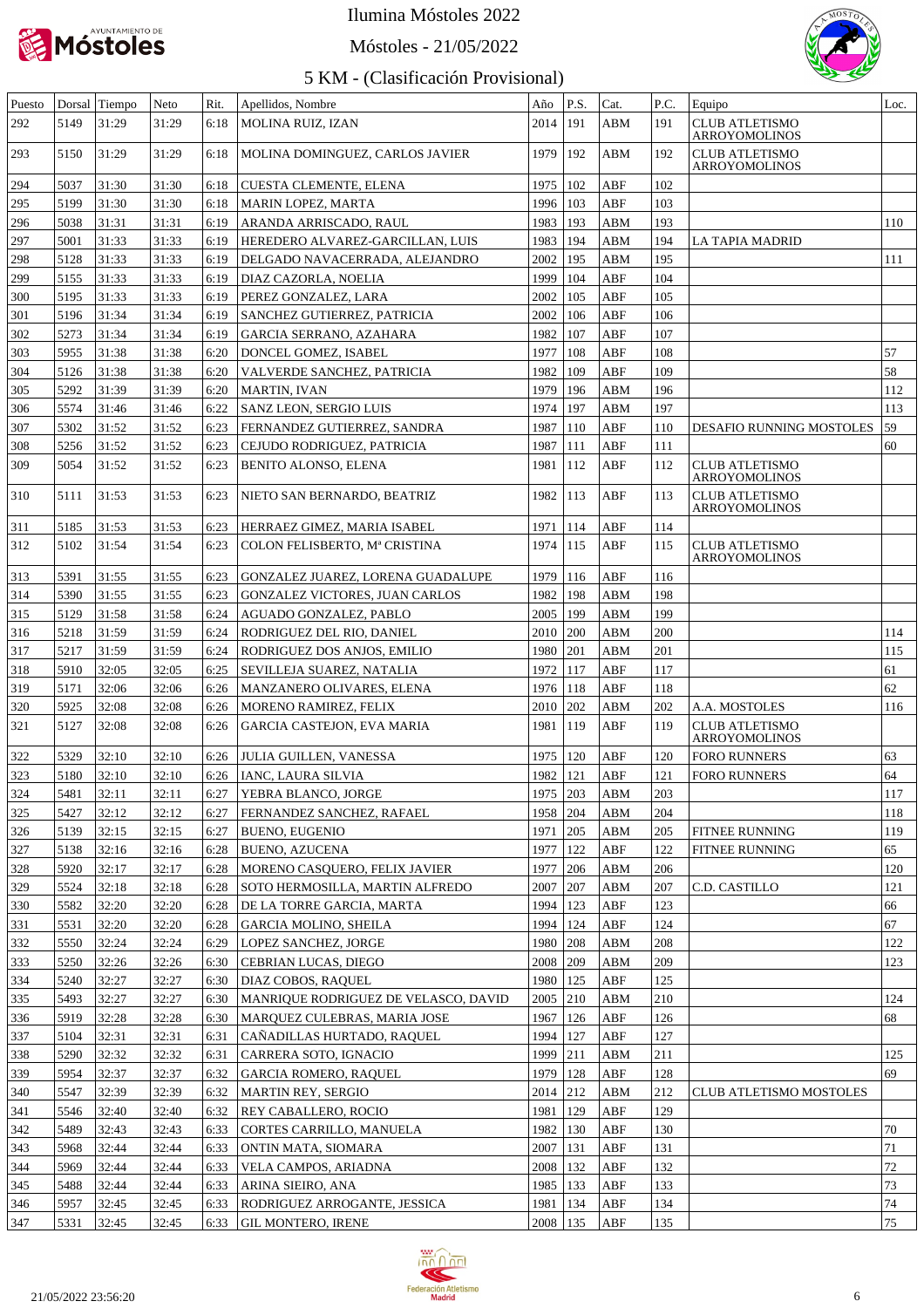

Móstoles - 21/05/2022



| Puesto |              | Dorsal Tiempo | Neto  | Rit. | Apellidos, Nombre                           | Año          | P.S.          | Cat.                    | P.C. | Equipo                | Loc. |
|--------|--------------|---------------|-------|------|---------------------------------------------|--------------|---------------|-------------------------|------|-----------------------|------|
| 348    | 5330         | 32:46         | 32:46 | 6:34 | <b>GIL BLANCO, FELIPE</b>                   | 1976 213     |               | ABM                     | 213  |                       |      |
| 349    | 5956         | 32:48         | 32:48 | 6:34 | VEGA RODRIGUEZ, HUGO                        | $2013$ 214   |               | ABM                     | 214  | A.A. MOSTOLES         | 126  |
| 350    | 5948         | 32:56         | 32:56 | 6:36 | HERNANDEZ GARCIA, ALFONSO                   | 1967 215     |               | ABM                     | 215  |                       | 127  |
| 351    | 5165         | 32:56         | 32:56 | 6:36 | DIAZ GUTIERREZ, MARIA VICTORIA              | 1968         | 136           | ABF                     | 136  |                       | 76   |
| 352    | 5973         | 32:58         | 32:58 | 6:36 | REY PARRA, ROBERTO                          | 1985 216     |               | ABM                     | 216  |                       |      |
| 353    | 5971         | 32:58         | 32:58 | 6:36 | VOINEA, LUCIAN                              | 1988 217     |               | ABM                     | 217  |                       |      |
| 354    | 5424         | 33:02         | 33:02 | 6:37 | COLODRON RODRIGUEZ, ANTONIO                 | 1982 218     |               | ABM                     | 218  |                       |      |
| 355    | 5964         | 33:04         | 33:04 | 6:37 | COBO PEREZ, MARIA ELENA                     | 1986   137   |               | ABF                     | 137  |                       | 77   |
| 356    | 5182         | 33:07         | 33:07 | 6:38 | VAQUERO SANTOS, MARIO                       | 1977 219     |               | ABM                     | 219  | <b>FORO RUNNERS</b>   | 128  |
| 357    | 5175         | 33:08         | 33:08 | 6:38 | <b>BATRES CASADO, IGNACIO</b>               | 1979 220     |               | ${\bf A}{\bf B}{\bf M}$ | 220  | <b>FORO RUNNERS</b>   | 129  |
| 358    | 5177         | 33:08         | 33:08 | 6:38 | MANRAS MAYORAL, JOSE LUIS                   | 1974 221     |               | ${\bf ABM}$             | 221  | <b>FORO RUNNERS</b>   | 130  |
| 359    | 5176         | 33:08         | 33:08 | 6:38 | MANRAS ESCUDERO, HUGO                       | 2006 222     |               | ABM                     | 222  | <b>FORO RUNNERS</b>   | 131  |
| 360    | 5117         | 33:08         | 33:08 | 6:38 | CAÑADILLAS HURTADO, SANDRA                  | 1994   138   |               | ${\rm ABF}$             | 138  |                       |      |
| 361    | 5118         | 33:09         | 33:09 | 6:38 | NOGAL ANTON, ALVARO                         | 1990 223     |               | ABM                     | 223  |                       |      |
| 362    | 5131         | 33:09         | 33:09 | 6:38 | ALVAREZ, LUCIA                              | 1994         | 139           | ABF                     | 139  |                       | 78   |
| 363    | 5422         | 33:11         | 33:11 | 6:39 | GONZALEZ GARCIA, CRISTINA                   | 1979         | 140           | ABF                     | 140  | C. AT. ARROYOMOLINOS  | 79   |
| 364    | 5051         | 33:13         | 33:13 | 6:39 | ZAFRA, VICTOR                               | 1980 224     |               | ${\bf ABM}$             | 224  | SOLORUNNERS POZUELO   |      |
| 365    | 5231         | 33:18         | 33:18 | 6:40 | LOPEZ, SONIA                                | 1978   141   |               | ABF                     | 141  |                       | 80   |
|        | 5520         | 33:18         | 33:18 | 6:40 |                                             | 1980         | 142           | ABF                     | 142  |                       | 81   |
| 366    | 5516         | 33:18         | 33:18 |      | CARRASCAL ASENJO, NURIA                     | 1984         | 143           | ABF                     | 143  |                       | 82   |
| 367    |              |               |       | 6:40 | CARRIZOSA PEREZ, ELENA                      | 1973   144   |               | ABF                     |      |                       |      |
| 368    | 5163<br>5230 | 33:18         | 33:18 | 6:40 | GARCIA PEREZ, MARIA DEL CARMEN              |              |               | ABF                     | 144  |                       |      |
| 369    |              | 33:19         | 33:19 | 6:40 | LOPEZ, EVA                                  | 1975   145   |               |                         | 145  | CAT ARROYOMOLINOS     |      |
| 370    | 5105         | 33:20         | 33:20 | 6:40 | HURTADO SALGUERO, MARIA JOSE                | 1970         | 146           | ABF                     | 146  |                       |      |
| 371    | 5106         | 33:21         | 33:21 | 6:41 | CAÑADILLAS VIOQUE, PABLO                    | 1969         | 225           | ABM                     | 225  |                       |      |
| 372    | 5449         | 33:21         | 33:21 | 6:41 | LOPEZ GUSANO, MAITE                         | 1975   147   |               | ABF                     | 147  |                       |      |
| 373    | 5232         | 33:22         | 33:22 | 6:41 | MARTIN RODRIGUEZ, NICOLAS                   | 1970 226     |               | ABM                     | 226  |                       | 132  |
| 374    | 5494         | 33:23         | 33:23 | 6:41 | GONZALEZ CRESPO, DUNA                       | 2000         | 148           | ABF                     | 148  |                       | 83   |
| 375    | 5942         | 33:23         | 33:23 | 6:41 | JIMENEZ HERNANDEZ, BEGOÑA                   | 1998         | 149           | ABF                     | 149  |                       | 84   |
| 376    | 5941         | 33:24         | 33:24 | 6:41 | TENA PEREZ, JAVIER                          | 1996 227     |               | ABM                     | 227  |                       | 133  |
| 377    | 5147         | 33:28         | 33:28 | 6:42 | SANCHEZ VILLA, ISMAEL                       | 1989 228     |               | ABM                     | 228  |                       |      |
| 378    | 5911         | 33:30         | 33:30 | 6:42 | RUIZ GOMEZ, LEO                             | 2014 229     |               | ABM                     | 229  |                       | 134  |
| 379    | 5228         | 33:32         | 33:32 | 6:43 | RECIO CANET, ANGELA                         | 1997         | 150           | ABF                     | 150  |                       |      |
| 380    | 5936         | 33:32         | 33:32 | 6:43 | RUIZ PLATA, RAFAEL                          | 1981         | $ 230\rangle$ | ABM                     | 230  |                       | 135  |
| 381    | 5454         | 33:33         | 33:33 | 6:43 | CALVETE DIEZ, LYDIA                         | 1997         | 151           | ABF                     | 151  |                       |      |
| 382    | 5413         | 33:36         | 33:36 | 6:44 | SANCHEZ LOMBARDO, CARLOTA                   | $2014$   152 |               | ABF                     | 152  | C.D.E. FUENLA RUNNERS |      |
| 383    | 5570         | 33:36         | 33:36 | 6:44 | RUBIO HERRERA, ELENA                        | 1975   153   |               | ABF                     | 153  | <b>ASUN RUNNING</b>   |      |
| 384    | 5970 33:43   |               | 33:43 |      | 6:45 REDONDO VALERO, RAFAEL                 | 1974 231     |               | ABM                     | 231  |                       | 136  |
| 385    | 5123         | 33:44         | 33:44 | 6:45 | SANCHO SANCHEZ, NICO                        | 2014 232     |               | ABM                     | 232  | A.A. MOSTOLES         | 137  |
| 386    | 5064         | 33:44         | 33:44 | 6:45 | MARTIN FERNANDEZ, SERGIO                    | 2014 233     |               | ABM                     | 233  | A.A. MOSTOLES         | 138  |
| 387    | 5284         | 33:46         | 33:46 | 6:46 | CABEZAS SANCHEZ, RAUL                       | 1984   234   |               | ABM                     | 234  |                       |      |
| 388    | 5278         | 33:47         | 33:47 | 6:46 | CID EXPOSITO, ANTONIO                       | 1985   235   |               | ABM                     | 235  |                       |      |
| 389    | 5157         | 33:50         | 33:50 | 6:46 | BEJAR DOMINGUEZ, MARIA                      | 1979   154   |               | ABF                     | 154  |                       | 85   |
| 390    | 5156         | 33:51         | 33:51 | 6:47 | NAVARRO AGUILAR, DAVID                      | 1977   236   |               | ABM                     | 236  |                       | 139  |
| 391    | 5562         | 34:00         | 34:00 | 6:48 | CENTENO FERNANDEZ, ROCIO                    | 1993   155   |               | ABF                     | 155  |                       | 86   |
| 392    | 5588         | 34:04         | 34:04 | 6:49 | <b>BARBIERI, ARIANNA</b>                    | 1994   156   |               | ABF                     | 156  |                       |      |
| 393    | 5319         | 34:05         | 34:05 | 6:49 | ALVAREZ LORENZO, MARIO                      | 2012 237     |               | ABM                     | 237  |                       | 140  |
| 394    | 5917         | 34:08         | 34:08 | 6:50 | MANSO PEDRAZ, DAVID                         | 1987 238     |               | ABM                     | 238  |                       | 141  |
| 395    | 5918         | 34:08         | 34:08 | 6:50 | MANSO PEDRAZ, MARIA EUGENIA                 | 1974   157   |               | ABF                     | 157  |                       | 87   |
| 396    | 5320         | 34:19         | 34:19 | 6:52 | LORENZO MORANTE, CRISTINA                   | 1982   158   |               | ABF                     | 158  |                       | 88   |
| 397    | 5036         | 34:23         | 34:23 | 6:53 | <b>MARIN NIETO, JORGE</b>                   | 1984 239     |               | ABM                     | 239  |                       | 142  |
| 398    | 5933         | 34:24         | 34:24 | 6:53 | <b>GARCIA RODRIGUEZ, PATRICIA</b>           | 1976   159   |               | ABF                     | 159  |                       | 89   |
| 399    | 5491         | 34:24         | 34:24 | 6:53 | MANRIQUE ALADRO, CESAR                      | 1970   240   |               | ABM                     | 240  |                       | 143  |
| 400    | 5492         | 34:25         | 34:25 | 6:53 | RODRIGUEZ DE VELASCO CALDERON,<br>GUADALUPE | 1972   160   |               | ABF                     | 160  |                       | 90   |
| 401    | 5477         | 34:26         | 34:26 | 6:54 | GONZALEZ BARRASA, IVAN                      | 2003 241     |               | ABM                     | 241  |                       | 144  |
| 402    | 5478         | 34:26         | 34:26 | 6:54 | BARRASA GUITIERREZ, MARTA                   | 1975   161   |               | ABF                     | 161  |                       | 91   |
| 403    | 5258         | 34:30         | 34:30 | 6:54 | ALARCON ALCALDE, SONIA                      | 1973   162   |               | ABF                     | 162  |                       |      |
| 404    | 5115         | 34:33         | 34:33 | 6:55 | VALDIVIELSO AZOFRA, ELOY                    | 1957 242     |               | ABM                     | 242  |                       |      |
| 405    | 5392         | 34:34         | 34:34 | 6:55 | MATEOS RAMIREZ, MAYTE                       | 1971         | 163           | ABF                     | 163  |                       |      |
| 406    | 5506         | 34:38         | 34:38 |      | 6:56   ORTEGA VALENCIA, SANDRA              | 1991   164   |               | ABF                     | 164  |                       |      |

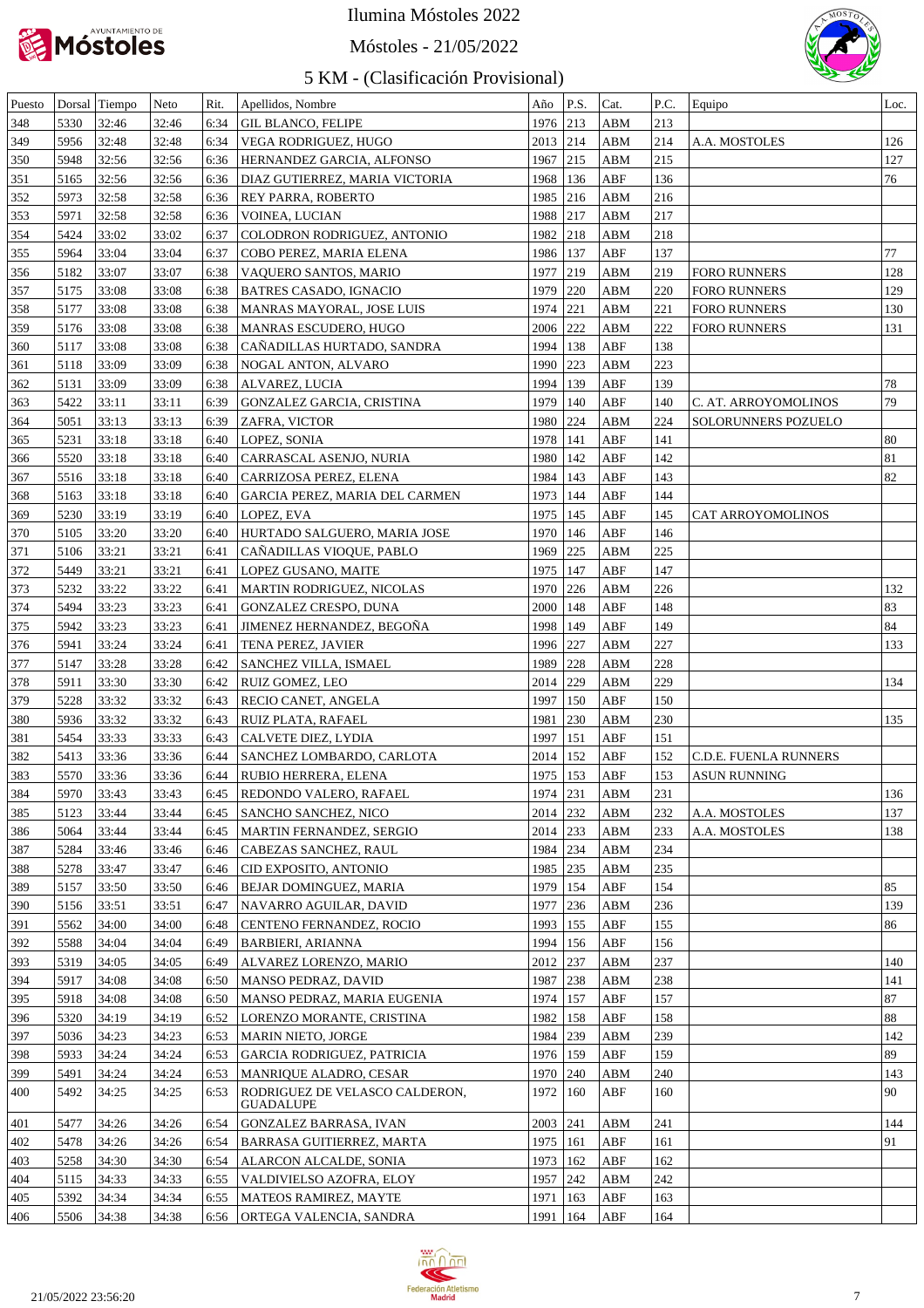

## Móstoles - 21/05/2022



| Puesto |      | Dorsal Tiempo | Neto  | Rit. | Apellidos, Nombre                  | Año        | P.S.           | Cat.                    | P.C. | Equipo                                 | Loc. |
|--------|------|---------------|-------|------|------------------------------------|------------|----------------|-------------------------|------|----------------------------------------|------|
| 407    | 5587 | 34:38         | 34:38 | 6:56 | OÑORO LIAÑO, RAQUEL                | 1986   165 |                | ABF                     | 165  |                                        |      |
| 408    | 5586 | 34:38         | 34:38 | 6:56 | ONORO LIANO, SANTIAGO              | 1984 243   |                | ABM                     | 243  |                                        | 145  |
| 409    | 5071 | 34:39         | 34:39 | 6:56 | <b>GOMEZ TEJADA, MARIA ANGELES</b> | 1980       | 166            | ABF                     | 166  |                                        |      |
| 410    | 5923 | 34:40         | 34:40 | 6:56 | DE MIGUEL BARCO, VICENTE           | 1973       | 244            | ABM                     | 244  |                                        | 146  |
| 411    | 5170 | 34:41         | 34:41 | 6:57 | <b>JIMENEZ ARANDA, SILVIA</b>      | 1983       | 167            | ABF                     | 167  |                                        |      |
| 412    | 5063 | 34:41         | 34:41 | 6:57 | MARTIN FERNANDEZ, ADRIANA          | 2012       | 168            | ABF                     | 168  | A.A. MOSTOLES                          | 92   |
| 413    | 5268 | 34:41         | 34:41 | 6:57 | CARVAJAL DIAZ, PATRICIA            | 1997       | 169            | ABF                     | 169  |                                        |      |
| 414    | 5237 | 34:42         | 34:42 | 6:57 | MARTINEZ PERNIA, PEDRO JESUS       | 1970       | 245            | ABM                     | 245  |                                        |      |
| 415    | 5236 | 34:42         | 34:42 | 6:57 | <b>FERNANDEZ CASAS, NURIA</b>      | 1972       | 170            | ABF                     | 170  |                                        | 93   |
| 416    | 5528 | 34:42         | 34:42 | 6:57 | <b>BRENES ALFARO, SUSANA</b>       | 1973       | 171            | ABF                     | 171  |                                        |      |
| 417    | 5069 | 34:42         | 34:42 | 6:57 | PLAZA MADRONAL, MARCELINO          | 1951       | 246            | ABM                     | 246  |                                        | 147  |
|        |      |               |       |      |                                    |            |                |                         |      |                                        |      |
| 418    | 5017 | 34:43         | 34:43 | 6:57 | SANCHEZ MELCHOR, SANDRA            | 1985       | 172            | ABF                     | 172  |                                        |      |
| 419    | 5312 | 34:44         | 34:44 | 6:57 | LOPEZ CACERES, SUSANA              | 1985       | 173            | ABF                     | 173  |                                        |      |
| 420    | 5248 | 34:44         | 34:44 | 6:57 | GARCIA FERNANDEZ, VANESA           | 1988       | 174            | ABF                     | 174  |                                        |      |
| 421    | 5505 | 34:45         | 34:45 | 6:57 | GARCIA HERNANDEZ, DAMIAN           | 1990 247   |                | ABM                     | 247  |                                        | 148  |
| 422    | 5497 | 34:47         | 34:47 | 6:58 | PASCUAL FONDON, LAURA              | 1979       | 175            | ABF                     | 175  |                                        | 94   |
| 423    | 5499 | 34:47         | 34:47 | 6:58 | PASCUAL PEREZ, LUIS                | 1950       | 248            | ABM                     | 248  |                                        | 149  |
| 424    | 5093 | 34:48         | 34:48 | 6:58 | TECHADA LOPEZ, MONICA              | 1976       | 176            | ABF                     | 176  |                                        | 95   |
| 425    | 5108 | 34:48         | 34:48 | 6:58 | PEREZ GOMEZ, ELVIRA                | 1979       | 177            | ABF                     | 177  |                                        | 96   |
| 426    | 5188 | 34:51         | 34:51 | 6:59 | <b>EXPOSITO GALAN, JOSE DAVID</b>  | 1981       | 249            | ABM                     | 249  |                                        | 150  |
| 427    | 5018 | 34:53         | 34:53 | 6:59 | FERNANDEZ GARCIA, ELENA            | 1983       | 178            | ABF                     | 178  |                                        | 97   |
| 428    | 5440 | 34:58         | 34:58 | 7:00 | CAMACHO, LEONNEL                   | 1978       | 250            | ABM                     | 250  |                                        | 151  |
| 429    | 5441 | 34:59         | 34:59 | 7:00 | RODRIGUEZ DE VELASCO, RUTH         | 1976       | <sup>179</sup> | ABF                     | 179  |                                        | 98   |
| 430    | 5455 | 35:01         | 35:01 | 7:01 | <b>DIEZ AYUELA, PILAR</b>          | 1963       | 251            | ABM                     | 251  |                                        |      |
| 431    | 5019 | 35:01         | 35:01 | 7:01 | ROMERO HOYOS, ROCIO                | 1981       | 180            | ABF                     | 180  |                                        |      |
| 432    | 5453 | 35:02         | 35:02 | 7:01 | RODRIGUEZ PONCELA, LUIS CARLOS     | 1975       | 252            | ABM                     | 252  |                                        |      |
| 433    | 5351 | 35:11         | 35:11 | 7:03 | SANCHEZ MAGRO, CARLOS              | 2000       | 253            | ABM                     | 253  |                                        |      |
| 434    | 5349 | 35:11         | 35:11 | 7:03 | RONDA MEDINA, IRENE                | 2000       | 181            | ABF                     | 181  |                                        |      |
| 435    | 5264 | 35:12         | 35:12 | 7:03 | SANCHEZ CERNUDA, ENRIQUE           | 1967       | 254            | ABM                     | 254  |                                        |      |
| 436    | 5972 | 35:13         | 35:13 | 7:03 | POZA IZQUIERDO, MIGUEL ANGEL       | 1985       | 255            | ABM                     | 255  |                                        |      |
| 437    | 5220 | 35:14         | 35:14 | 7:03 | SOCUELLAMOS GONZALEZ, JUAN TOMAS   | 1981       | 256            | ABM                     | 256  |                                        | 152  |
| 438    | 5227 | 35:16         | 35:16 | 7:04 | YANEZ GUTIERREZ, MAYRA ALEJANDRA   | 1984       | 182            | ABF                     | 182  |                                        |      |
|        |      |               |       | 7:04 |                                    |            | 257            |                         |      |                                        |      |
| 439    | 5430 | 35:16         | 35:16 |      | CASTRO CORRALES, BENITO            | 1971       |                | ABM                     | 257  |                                        | 99   |
| 440    | 5561 | 35:16         | 35:16 | 7:04 | <b>JIMENEZ FAIDI, DIANA</b>        | 2010       | 183            | ABF                     | 183  |                                        |      |
| 441    | 5418 | 35:25         | 35:25 | 7:05 | WHELAN GARCIA, KILLIAN             | 2009       | 258            | ABM                     | 258  | ESCUELA DE ATLETISMO EL<br><b>SOTO</b> | 153  |
| 442    | 5077 | 35:30         | 35:30 |      | 7:06   MORENO BARAJAS, JOSE LUIS   | 1986 259   |                | ${\bf A}{\bf B}{\bf M}$ | 259  |                                        |      |
| 443    | 5566 | 35:31         | 35:31 | 7:07 | MERCHAN FERNANDEZ, CRISTINA        | 1982       | 184            | ABF                     | 184  |                                        | 100  |
| 444    | 5303 | 35:31         | 35:31 | 7:07 | MARQUEZ MORALES, DIEGO             | 2004       | 260            | ABM                     | 260  |                                        | 154  |
| 445    | 5541 | 35:31         | 35:31 | 7:07 | CALDERERO ESTEVEZ, MARIA           | 1981       | 185            | ABF                     | 185  |                                        | 101  |
| 446    | 5053 | 35:35         | 35:35 | 7:07 | HERRERO PIÑA, ROBERTO              | 1976 261   |                | ABM                     | 261  |                                        | 155  |
| 447    | 5099 | 35:35         | 35:35 | 7:07 | PAVON SANCHEZ, FERNANDO            | 1971       | 262            | ABM                     | 262  |                                        | 156  |
|        |      |               |       |      |                                    |            |                |                         |      |                                        |      |
| 448    | 5052 | 35:35         | 35:35 | 7:07 | <b>BOHOYO GOMEZ, CARLOS</b>        | 1980       | 263            | ABM                     | 263  |                                        | 157  |
| 449    | 5098 | 35:36         | 35:36 | 7:08 | HIDALGO MONGE, MARTA               | 1972       | 186            | ABF                     | 186  |                                        | 102  |
| 450    | 5113 | 35:38         | 35:38 | 7:08 | VALDIVIELSO SANCHEZ, ELSA          | 1982       | 187            | ABF                     | 187  |                                        |      |
| 451    | 5114 | 35:38         | 35:38 | 7:08 | <b>DIAZ DE LUCAS, JAVIER</b>       | 1983       | 264            | ABM                     | 264  |                                        |      |
| 452    | 5294 | 35:39         | 35:39 | 7:08 | CUENCA BERMUDEZ, BLANCA            | 2004       | 188            | ABF                     | 188  |                                        | 103  |
| 453    | 5909 | 35:45         | 35:45 | 7:09 | JALDON RUIZ DEL PORTAL, NATIVIDAD  | 1975       | 189            | ABF                     | 189  |                                        |      |
| 454    | 5008 | 35:46         | 35:46 | 7:10 | <b>FLORES CABANILLAS, NOELIA</b>   | 1992       | 190            | ABF                     | 190  |                                        |      |
| 455    | 5007 | 35:46         | 35:46 | 7:10 | TROYA TOLEDANO, SILVIA             | 1987       | 191            | ABF                     | 191  |                                        |      |
| 456    | 5006 | 35:47         | 35:47 | 7:10 | CUELLAR FLORES, DIANA              | 1985       | 192            | ABF                     | 192  |                                        |      |
| 457    | 5009 | 35:47         | 35:47 | 7:10 | <b>FLORES LIMON, EMILIO</b>        | 1966       | 265            | ABM                     | 265  |                                        |      |
| 458    | 5333 | 35:48         | 35:48 | 7:10 | DIAZ GARCIA, MONTSE                | 1985       | 193            | ABF                     | 193  |                                        | 104  |
| 459    | 5341 | 35:52         | 35:52 | 7:11 | <b>JUSTO NAVARRO, MIGUEL ANGEL</b> | 1985       | 266            | ABM                     | 266  |                                        |      |
| 460    | 5280 | 35:55         | 35:55 | 7:11 | NISA DE LA CONCEPCION, LUCIA       | 2009       | 194            | ABF                     | 194  |                                        |      |
| 461    | 5015 | 35:56         | 35:56 | 7:12 | CUADRADO DURAN, LEIA               | 2011       | 195            | ABF                     | 195  |                                        |      |
| 462    | 5014 | 35:56         | 35:56 | 7:12 | CUADRADO GARCIA, MIGUEL ANGEL      | 1975       | 267            | ABM                     | 267  |                                        |      |
| 463    | 5213 | 36:13         | 36:13 | 7:15 | DOMINGUEZ GUTIERREZ, ESTHER        | 1983       | 196            | ABF                     | 196  |                                        |      |
| 464    | 5219 | 36:13         | 36:13 | 7:15 | LOPEZ RUIZ, ESTHER                 | 1985       | 197            | ABF                     | 197  |                                        |      |
| 465    | 5560 | 36:14         | 36:14 |      | 7:15 JIMENEZ ALENDE, MIGUEL ANGEL  | 1977       | 268            | ABM                     | 268  |                                        | 158  |
|        |      |               |       |      |                                    |            |                |                         |      |                                        |      |

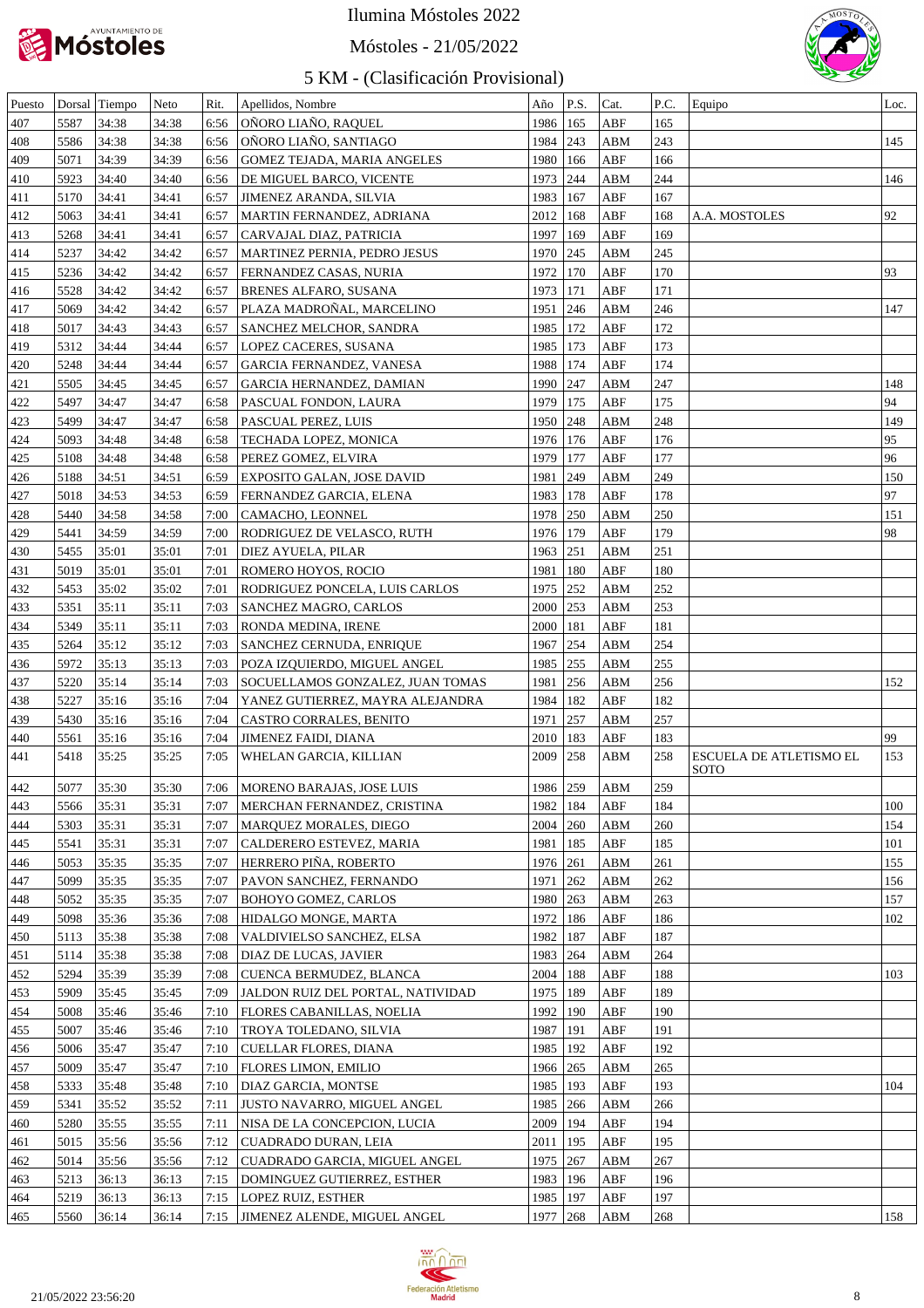

#### Móstoles - 21/05/2022



| Puesto     |              | Dorsal Tiempo  | Neto           | Rit. | Apellidos, Nombre                                  | Año                  | P.S.              | Cat.       | P.C.       | Equipo                                | Loc.       |
|------------|--------------|----------------|----------------|------|----------------------------------------------------|----------------------|-------------------|------------|------------|---------------------------------------|------------|
| 466        | 5358         | 36:20          | 36:20          |      | 7:16   DEL HOYO OROZCO, NATALIA                    | 2000                 | 198               | ABF        | 198        |                                       | 105        |
| 467        | 5355         | 36:20          | 36:20          |      | 7:16   RUBIO GARCIA, JOSE ANTONIO                  | 2000   269           |                   | ABM        | 269        | C.D.E.FONDISTAS DE<br><b>MOSTOLES</b> | 159        |
| 468        | 5356         | 36:20          | 36:20          | 7:16 | <b>GALLEGO POZO, ALBERTO</b>                       | 2000                 | 270               | ABM        | 270        |                                       | 160        |
| 469        | 5357         | 36:21          | 36:21          | 7:17 | ASTUDILLO BROZAS, ALBA                             | 2000                 | 199               | ABF        | 199        |                                       | 106        |
| 470        | 5144         | 36:22          | 36:22          | 7:17 | ISLA GARCIA, MARIA LUISA                           | 1977                 | 200               | ABF        | 200        |                                       | 107        |
| 471        | 5428         | 36:22          | 36:22          | 7:17 | DE RIVAS HIDALGO, SARA                             | 1983                 | 201               | ABF        | 201        |                                       |            |
| 472        | 5596         | 36:25          | 36:25          | 7:17 | <b>GARRIDO GARCIA, RODRIGO</b>                     | 2009                 | 271               | ABM        | 271        |                                       | 161        |
| 473        | 5205         | 36:29          | 36:29          | 7:18 | PRIETO MATEO, ANA                                  | 1978                 | 202               | ABF        | 202        |                                       |            |
| 474        | 5012         | 36:29          | 36:29          | 7:18 | FEITO PELLUS, LORENA                               | 1977                 | 203               | ABF        | 203        |                                       |            |
| 475        | 5567         | 36:35          | 36:35          | 7:19 | FERNANDEZ MONTERO, PAULA                           | 1979                 | 204               | ABF        | 204        |                                       |            |
| 476        | 5346         | 36:38          | 36:38          | 7:20 | GARCIA ESPINOSA, CRISTINA                          | 1970                 | 205               | ABF        | 205        |                                       |            |
| 477        | 5344         | 36:38          | 36:38          | 7:20 | CRUCES MARCOS, ANA CRISTINA                        | 1973                 | 206               | ABF        | 206        |                                       |            |
| 478        | 5345         | 36:38          | 36:38          | 7:20 | CARBALLO SANTOS, ARANZAZU                          | 1980 207             |                   | ABF        | 207        |                                       |            |
| 479        | 5385         | 36:39          | 36:39          | 7:20 | RODRIGUEZ RODRIGUEZ, YOLANDA                       | 1986 208             |                   | ABF        | 208        |                                       | 108        |
| 480        | 5371         | 36:47          | 36:47          | 7:22 | MARTINEZ FERNANDEZ, ALEXANDRA                      | 1993 209             |                   | ABF        | 209        |                                       |            |
| 481        | 5269         | 36:47          | 36:47          | 7:22 | PARAMO CABALLERO, SILVIA                           | 1994 210             |                   | ABF        | 210        |                                       |            |
| 482        | 5287         | 36:48          | 36:48          | 7:22 | ANDREINA RANGEL, GENESIS                           | 1994                 | 211               | ABF        | 211        |                                       | 109        |
| 483        | 5203         | 37:06          | 37:06          | 7:26 | RAMOS ROZAS, EVA                                   | 1992 212             |                   | ABF        | 212        |                                       | 110        |
| 484        | 5204         | 37:07          | 37:07          | 7:26 | AMOR COTE, TAMARA                                  | 1984 213             |                   | ABF        | 213        |                                       |            |
| 485        | 5474         | 37:08          | 37:08          | 7:26 | MIRO MORENO, MIGUEL ANGEL                          | 1976 272             |                   | <b>ABM</b> | 272        |                                       | 162        |
| 486        | 5266         | 37:12          | 37:12          | 7:27 | <b>GARCIA, CHARO</b>                               | 1986 214             |                   | ABF        | 214        |                                       |            |
| 487        | 5267         | 37:12          | 37:12          | 7:27 | ESTRINGANA LOZANO, VICTOR                          | 1986 273             |                   | ABM        | 273        |                                       |            |
| 488        | 5475         | 37:16          | 37:16          | 7:28 | VALERO DOMINGUEZ, TAMARA                           | 1983 215             |                   | ABF        | 215        |                                       | 111        |
| 489        | 5260         | 37:17          | 37:17          | 7:28 | <b>GUTIERREZ HERMOSO, LORENA</b>                   | 1991                 | 216               | ABF        | 216        |                                       | 112        |
| 490        | 5259         | 37:17          | 37:17          | 7:28 | <b>GONZALEZ RAMIREZ, CRISTIAN</b>                  | 1993                 | 274               | ABM        | 274        |                                       | 163        |
| 491        | 5183         | 37:28          | 37:28          | 7:30 | EXPOSITO RIELLO, MIRIAM                            | 1980 217             |                   | ABF        | 217        |                                       |            |
| 492        | 5184         | 37:28          | 37:28          | 7:30 | <b>ANTON BACHO, ALFONSO</b>                        | 1973 275             |                   | ABM        | 275        |                                       |            |
| 493        | 5526         | 37:42          | 37:42          | 7:33 | FERNANDEZ SEDANO, ANA BELEN                        | 1987                 | 218               | ABF        | 218        |                                       |            |
| 494        | 5525         | 37:43          | 37:43          | 7:33 | MARQUES MARIN, ISRAEL                              | 1980   276           |                   | ABM        | 276        |                                       |            |
| 495        | 5379         | 37:54          | 37:54          | 7:35 | ORTEGA ESTEBAN, MARIA DEL MAR                      | 1981                 | 219               | ABF        | 219        | CLUB DE ATLETISMO SUR                 |            |
|            |              |                |                |      |                                                    |                      |                   |            |            | ESTE                                  |            |
| 496        | 5411         | 38:02          | 38:02          | 7:37 | JIMENEZ ALCUDIA, RAQUEL                            | 1982 220             |                   | <b>ABF</b> | 220        |                                       |            |
| 497        | 5527         | 38:02          | 38:02          | 7:37 | ALONSO FERNANDEZ, ADRIANA                          | 1982 221             |                   | ABF        | 221        |                                       | 113        |
| 498        | 5460         | 38:11          | 38:11          | 7:39 | CACERES TRENADO, ESTHER                            | 1985 222             |                   | <b>ABF</b> | 222        |                                       |            |
| 499        | 5463         | 38:12          | 38:12          | 7:39 | <b>FERNANDEZ GONZALEX, CATALINA</b>                | 1981                 | 223               | <b>ABF</b> | 223        |                                       |            |
| 500        | 5262         | 38:16          | 38:16          | 7:40 | <b>GARCIA ORTEGA, JAVIER</b>                       | 1977 277             |                   | <b>ABM</b> | 277        |                                       |            |
| 501        | 5339         | 38:16          | 38:16          |      | 7:40 GARCIA BARNERO, LYDIA                         | 1991 224             |                   | <b>ABF</b> | 224        |                                       |            |
| 502        | 5261         | 38:17          | 38:17          | 7:40 | FERNANDEZ MIÑAMBRES, VANESA                        | 1986 225             |                   | ABF        | 225        |                                       |            |
| 503        | 5297         | 38:28          | 38:28          | 7:42 | MALAGON CUADROS, REBECA                            | 1999 226             |                   | ABF        | 226        |                                       |            |
| 504        | 5298         | 38:29          | 38:29          | 7:42 | DE LA CRUZ ULLOA, MARYTA                           | 1998 227             |                   | ABF        | 227        |                                       |            |
| 505        | 5409         | 38:31          | 38:31          | 7:43 | GONZALEZ GARCIA, IRENE                             | 1993 228             |                   | ABF        | 228        |                                       |            |
| 506        | 5408         | 38:31          | 38:31          | 7:43 | <b>REDONDO SERRANO, JAIME</b>                      | 1996 278             |                   | ABM        | 278        |                                       |            |
| 507        | 5086         | 38:41          | 38:41          | 7:45 | TECHADA, MARIA                                     | 2010 229             |                   | ABF        | 229        |                                       |            |
| 508        | 5089         | 38:42          | 38:42          | 7:45 | TECHADA, CARLOS                                    | 1978 279             |                   | ABM        | 279        |                                       |            |
| 509        | 5396         | 39:00          | 39:00          | 7:48 | ZAPATERO CABALLERO, ARANCHA                        | 1977                 | 230               | ABF        | 230        |                                       | 114        |
| 510        | 5397         | 39:00          | 39:00          | 7:48 | ZAPATERO CABALLERO, RAQUEL                         | 1974 231             |                   | ABF        | 231        |                                       |            |
| 511        | 5198         | 39:03          | 39:03          | 7:49 | <b>BERZAS AZNAR, MARIA</b>                         | 1999 232             |                   | ABF        | 232        |                                       | 115        |
| 512        | 5318         | 39:04          | 39:04          | 7:49 | GARRIDO SANCHO, MARIA DOLORES                      | 1972 233             |                   | ABF        | 233        |                                       |            |
| 513        | 5395         | 39:07          | 39:07          | 7:50 | PEREZ RODRIGUEZ, ALBERTO MANUEL                    | 1989 280             |                   | ABM        | 280        |                                       | 164        |
| 514        | 5299         | 39:19          | 39:19          | 7:52 | GONZALEZ SUELA, NOELIA                             | 1985 234             |                   | ABF        | 234        |                                       | 116        |
| 515        | 5300         | 39:20          | 39:20          | 7:52 | <b>OLMEDO RODRIGUEZ, GERMAN</b>                    | 1981                 | 281               | ABM        | 281        |                                       | 165        |
| 516        | 5321         | 39:24          | 39:24          | 7:53 | GONZALEZ MARTINEZ, LUIS ANGEL                      | 1972 282             |                   | ABM        | 282        |                                       |            |
| 517        | 5939         | 39:24          | 39:24          | 7:53 | HERRERA CAÑAS, ALEJANDRO                           | 1997                 | 283               | ABM        | 283        |                                       | 166        |
| 518        | 5940         | 39:24          | 39:24          | 7:53 | <b>ALONSO JIMENEZ, MARIA</b>                       | 1997                 | $\vert 235 \vert$ | ABF        | 235        |                                       |            |
| 519        | 5323         | 39:24          | 39:24          | 7:53 | MUÑOZ MARTIN, PAULA                                | 2011                 | 236               | ABF        | 236        |                                       | 117        |
| 520        |              | 39:29          | 39:29          | 7:54 | PI MARTINEZ, RUBEN                                 | 2013 284             |                   | ABM        | 284        |                                       | 167        |
|            | 5523         |                |                |      |                                                    |                      |                   |            |            |                                       |            |
| 521        | 5594         | 39:29          | 39:29          | 7:54 | TRUJILLO TOLENTINO, DANIELA                        | 2009 237             |                   | ABF        | 237        |                                       | 118        |
| 522<br>523 | 5522<br>5417 | 39:30<br>39:31 | 39:30<br>39:31 | 7:54 | MARTINEZ RIPOLL, BELEN<br>7:55 GARCIA FRIAS, MARIA | 1975 238<br>1978 239 |                   | ABF<br>ABF | 238<br>239 |                                       | 119<br>120 |

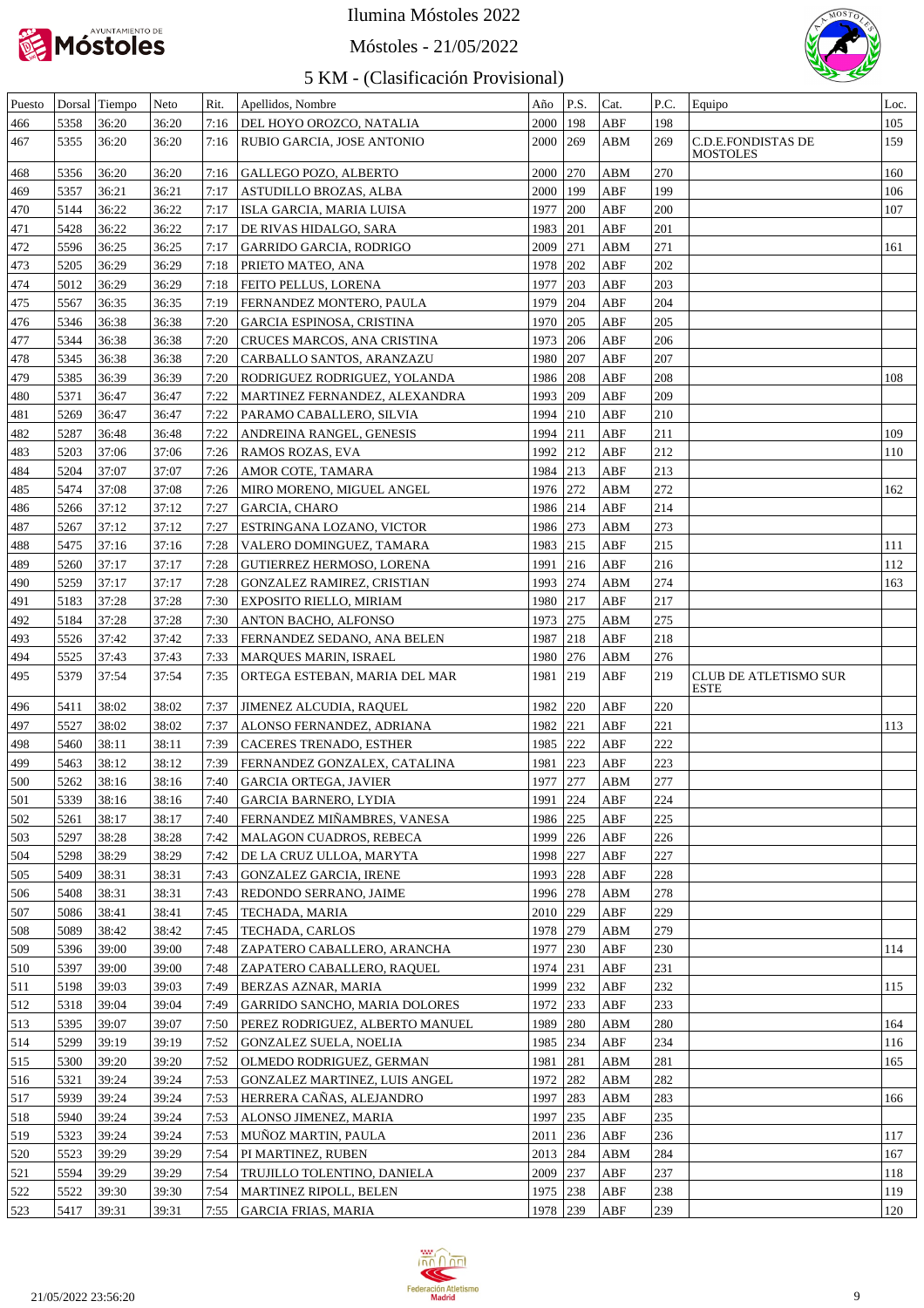

#### Móstoles - 21/05/2022



| Puesto |      | Dorsal Tiempo | Neto  | Rit. | Apellidos, Nombre                  | Año        | P.S.          | Cat.                    | P.C. | Equipo                                 | Loc. |
|--------|------|---------------|-------|------|------------------------------------|------------|---------------|-------------------------|------|----------------------------------------|------|
| 524    | 5553 | 39:33         | 39:33 | 7:55 | MALAGON LEAL, MIRELLA              | 1975       | $ 240\rangle$ | ABF                     | 240  |                                        | 121  |
| 525    | 5462 | 39:34         | 39:34 | 7:55 | <b>SALMERON GARCIA, GEMA</b>       | 1978       | 241           | ABF                     | 241  |                                        | 122  |
| 526    | 5554 | 39:34         | 39:34 | 7:55 | ARRANZ LORIENTE, JAVIER            | 1978       | 285           | ABM                     | 285  |                                        | 168  |
| 527    | 5043 | 39:40         | 39:40 | 7:56 | MARQUEZ ROJAS, BEATRIZ             | 1983       | 242           | ABF                     | 242  |                                        |      |
| 528    | 5425 | 39:43         | 39:43 | 7:57 | MOYANO PEREZ, JAVIER               | 1979       | 286           | ABM                     | 286  |                                        |      |
| 529    | 5022 | 39:50         | 39:50 | 7:58 | HERNANDO SANCHEZ, ALEJANDRO        | 1984       | 287           | ABM                     | 287  |                                        | 169  |
| 530    | 5512 | 39:51         | 39:51 | 7:59 | ABELLO LOPEZ, ANA BELEN            | 1982       | 243           | ABF                     | 243  |                                        |      |
| 531    | 5285 | 39:55         | 39:55 | 7:59 | ALONSO GASCON, JULIO               | 1982       | 288           | ABM                     | 288  |                                        |      |
| 532    | 5283 | 39:55         | 39:55 | 7:59 | NISA DE LA CONCEPCION, NICOLAS     | 2014 289   |               | ABM                     | 289  |                                        |      |
| 533    | 5286 | 39:55         | 39:55 | 7:59 | ALONSO CAÑIZARES, ORIOL            | 2012 290   |               | ABM                     | 290  |                                        |      |
| 534    | 5282 | 39:57         | 39:57 | 8:00 | DE LA CONCEPCION SERRANO, PATRICIA | 1981       | 244           | ABF                     | 244  |                                        |      |
| 535    | 5281 | 39:57         | 39:57 | 8:00 | NISA LAZARO, MANUEL                | 1977       | 291           | ABM                     | 291  |                                        |      |
| 536    | 5904 | 40:03         | 40:03 | 8:01 | LOPEZ MOLINERO, MIGUEL ANGEL       | 2011       | 292           | ABM                     | 292  |                                        | 170  |
| 537    | 5593 | 40:06         | 40:06 | 8:02 | TOLENTINO ORTEGA, GABRIELA         | 1988       | 245           | ABF                     | 245  |                                        | 123  |
| 538    | 5314 | 40:09         | 40:09 | 8:02 | <b>JIMENEZ GONZALEZ, DAVID</b>     | 1974       | 293           | ABM                     | 293  |                                        | 171  |
|        |      |               |       |      |                                    |            |               |                         |      |                                        |      |
| 539    | 5905 | 40:10         | 40:10 | 8:02 | LOPEZ BERGON, JUAN MANUEL          | 1970       | 294           | ABM                     | 294  |                                        | 172  |
| 540    | 5313 | 40:10         | 40:10 | 8:02 | CONTRERAS PONCE, MONICA            | 1977       | 246           | ABF                     | 246  |                                        | 124  |
| 541    | 5172 | 40:13         | 40:13 | 8:03 | MORIENTE MORAGA, SARA              | 1977       | 247           | ABF                     | 247  |                                        | 125  |
| 542    | 5263 | 40:14         | 40:14 | 8:03 | CAMPOS PRIETO, ESTHER              | 1975       | 248           | ABF                     | 248  |                                        |      |
| 543    | 5276 | 40:17         | 40:17 | 8:04 | CARRASCO GONZALEZ, SILVANA         | 1987       | 249           | ABF                     | 249  |                                        | 126  |
| 544    | 5275 | 40:17         | 40:17 | 8:04 | <b>BALLESTER MAYORAL, JESUS</b>    | 1958       | 295           | ABM                     | 295  |                                        | 173  |
| 545    | 5274 | 40:18         | 40:18 | 8:04 | CORTES SANCHEZ, RUBEN              | 1987       | 296           | ABM                     | 296  |                                        | 174  |
| 546    | 5433 | 40:19         | 40:19 | 8:04 | ALBA MAROTO, LIDIA                 | 1967       | 250           | ABF                     | 250  |                                        | 127  |
| 547    | 5082 | 40:21         | 40:21 | 8:05 | MONTES, NORA                       | 2012       | 251           | ABF                     | 251  |                                        | 128  |
| 548    | 5081 | 40:23         | 40:23 | 8:05 | MONTES, DAVID                      | 1975       | 297           | ABM                     | 297  |                                        | 175  |
| 549    | 5062 | 40:42         | 40:42 | 8:09 | FELIZ DE VARGAS GARCIA, EDUARDO    | 2009       | 298           | ABM                     | 298  | <b>CLUB ATLETISMO</b><br>ARROYOMOLINOS |      |
| 550    | 5061 | 40:42         | 40:42 | 8:09 | <b>GARCIA DEL BARRIO, SORAYA</b>   | 1979       | 252           | ABF                     | 252  |                                        |      |
| 551    | 5073 | 40:51         | 40:51 | 8:11 | <b>GARRIDO BLAZQUEZ, ROCIO</b>     | 1981       | 253           | ABF                     | 253  |                                        | 129  |
| 552    | 5075 | 41:05         | 41:05 | 8:13 | GONZALEZ CABALLERO, MARTA          | 1978       | 254           | ABF                     | 254  |                                        | 130  |
| 553    | 5352 | 41:14         | 41:14 | 8:15 | HERNANDEZ GARCIA, MARIA CARMEN     | 1977       | 255           | ABF                     | 255  |                                        | 131  |
| 554    | 5308 | 41:22         | 41:22 | 8:17 | CARDERON, MONICA                   | 1979       | 256           | ABF                     | 256  |                                        |      |
| 555    | 5307 | 41:22         | 41:22 | 8:17 | <b>SANTOS MENDEZ, PAMELA</b>       | 1982       | 257           | ABF                     | 257  |                                        |      |
| 556    | 5459 | 41:23         | 41:23 | 8:17 | MORENO PESQUERA, JOSE MANUEL       | 1987       | 299           | ABM                     | 299  |                                        | 176  |
| 557    | 5251 | 41:25         | 41:25 | 8:17 | GONZALEZ GARCIA, PABLO             | 1977       | 300           | ABM                     | 300  |                                        | 177  |
| 558    | 5039 | 41:28         | 41:28 | 8:18 | <b>SANCHEZ GOMEZ, TERESA</b>       | 1973       | 258           | ABF                     | 258  |                                        | 132  |
| 559    | 5040 | 41:29         | 41:29 | 8:18 | GOMEZ ESCUDERO, FERNANDO           | 1965 301   |               | ABM                     | 301  | LA TAPIA MADRID                        |      |
| 560    | 5965 | 41:49         | 41:49 | 8:22 | MALDONADO JUAREZ, ANA LUCIA        | 1985   259 |               | ABF                     | 259  |                                        | 133  |
| 561    | 5372 | 41:54         | 41:54 | 8:23 | FERNANDEZ CAMINO, ANA MARIA        | 1963       | 260           | ABF                     | 260  |                                        |      |
| 562    | 5447 | 42:12         | 42:12 | 8:27 | DE DIOS LAFUENTE, SERGIO           | 1980 302   |               | ABM                     | 302  |                                        |      |
| 563    | 5448 | 42:13         | 42:13 | 8:27 | ZAPATA CONTRERAS, ALBA             | 1995       | 261           | ABF                     | 261  |                                        | 134  |
| 564    | 5247 | 42:22         | 42:22 | 8:29 | <b>FUENTES SABROSO, CESAR</b>      | 2014       | 303           | ABM                     | 303  |                                        | 178  |
| 565    | 5243 | 42:22         | 42:22 | 8:29 | IZQUIERDO MORIÑIGO, MIGUEL         | 1982       | 304           | ABM                     | 304  |                                        |      |
| 566    | 5533 | 42:23         | 42:23 | 8:29 | <b>FLORES HINIESTO, IKER</b>       | 2014       | 305           | ABM                     | 305  |                                        |      |
| 567    | 5242 | 42:23         | 42:23 | 8:29 | IZQUIERDO NAVAS, ANGEL             | 2014       | 306           | ABM                     | 306  |                                        | 179  |
| 568    | 5244 | 42:25         | 42:25 | 8:29 | NAVAS BURGAÑA, MARIA TERESA        | 1986 262   |               | ABF                     | 262  |                                        | 135  |
| 569    | 5456 | 42:25         | 42:25 | 8:29 | REDONDO PARRA, VICTORIA            | 1971       | 263           | ABF                     | 263  |                                        |      |
|        |      |               |       |      |                                    |            |               |                         |      |                                        |      |
| 570    | 5534 | 42:25         | 42:25 | 8:29 | <b>FLORES ALONSO, VICENTE</b>      | 1985       | 307           | ${\bf A}{\bf B}{\bf M}$ | 307  |                                        |      |
| 571    | 5451 | 42:26         | 42:26 | 8:30 | VAZQUEZ CHAUS, ANA                 | 1966 264   |               | ABF                     | 264  |                                        |      |
| 572    | 5949 | 42:33         | 42:33 | 8:31 | <b>BECARES CID, TOMASA</b>         | 1962       | 265           | ABF                     | 265  |                                        | 136  |
| 573    | 5181 | 42:34         | 42:34 | 8:31 | MUÑIZ RODRIGUEZ, CRISTINA          | 1975       | 266           | ABF                     | 266  | <b>FORO RUNNERS</b>                    |      |
| 574    | 5178 | 42:34         | 42:34 | 8:31 | HERRERA MIGUELA, BARBARA           | 1986 267   |               | ABF                     | 267  | <b>FORO RUNNERS</b>                    |      |
| 575    | 5350 | 42:47         | 42:47 | 8:34 | <b>ILONA, SANCHEZ</b>              | 2001       | 268           | ABF                     | 268  |                                        |      |
| 576    | 5315 | 42:47         | 42:47 | 8:34 | TAROT, ILONA                       | 2001       | 269           | ABF                     | 269  |                                        |      |
| 577    | 5559 | 42:53         | 42:53 | 8:35 | <b>JIMENEZ FAIDI, IRENE</b>        | 2007       | 270           | ABF                     | 270  |                                        | 137  |
| 578    | 5686 | 42:53         | 42:53 | 8:35 | <b>SANCHEZ PICAZO, CARMEN</b>      | 2007       | 271           | ABF                     | 271  |                                        |      |
| 579    | 5254 | 42:59         | 42:59 | 8:36 | VELEZ COB, JAVIER                  | 1973       | 308           | ABM                     | 308  |                                        | 180  |
| 580    | 5255 | 42:59         | 42:59 | 8:36 | VELEZ HERNANDEZ, MARIA             | 2007       | 272           | ABF                     | 272  |                                        | 138  |
| 581    | 5468 | 43:03         | 43:03 | 8:37 | MATIAS SANCHEZ, NATALIA            | 1968       | 273           | ABF                     | 273  |                                        | 139  |
| 582    | 5167 | 43:16         | 43:16 | 8:40 | AGUEDA CASADO, INMACULADA          | 1963 274   |               | ABF                     | 274  |                                        | 140  |